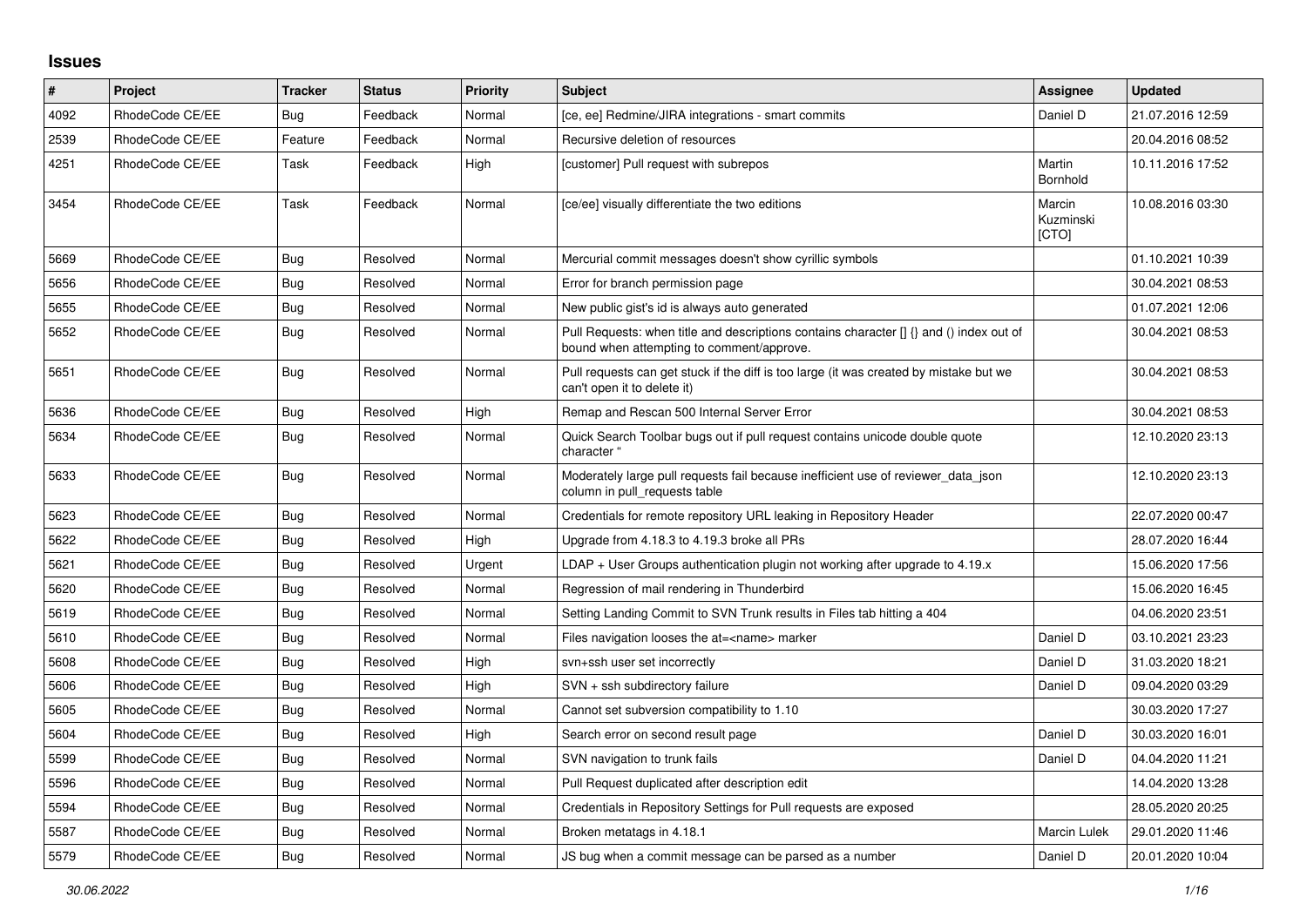| $\pmb{\#}$ | Project         | <b>Tracker</b> | <b>Status</b> | <b>Priority</b> | Subject                                                                                 | Assignee           | <b>Updated</b>   |
|------------|-----------------|----------------|---------------|-----------------|-----------------------------------------------------------------------------------------|--------------------|------------------|
| 5576       | RhodeCode CE/EE | <b>Bug</b>     | Resolved      | High            | Hosting many repositories                                                               | Craig Fairhurst    | 12.02.2020 12:55 |
| 5575       | RhodeCode CE/EE | Bug            | Resolved      | Low             | Filtering username containing '-' does not work in Admin audit log panel                |                    | 20.01.2020 10:04 |
| 5573       | RhodeCode CE/EE | Bug            | Resolved      | Normal          | Wrong notification Base Url for Email-Integrations                                      |                    | 16.01.2020 08:53 |
| 5571       | RhodeCode CE/EE | <b>Bug</b>     | Resolved      | Normal          | redmine does not work with firefox any more                                             |                    | 25.10.2019 12:38 |
| 5569       | RhodeCode CE/EE | <b>Bug</b>     | Resolved      | Normal          | SshWrapper error                                                                        |                    | 21.01.2020 02:02 |
| 5567       | RhodeCode CE/EE | Bug            | Resolved      | High            | Error after PR was updated                                                              |                    | 20.01.2020 10:04 |
| 5561       | RhodeCode CE/EE | Bug            | Resolved      | Normal          | PR diff doesn't update when target changes                                              |                    | 21.05.2020 11:53 |
| 5560       | RhodeCode CE/EE | <b>Bug</b>     | Resolved      | High            | Check all permission API function to flush caches for auth_perms                        |                    | 08.06.2021 23:56 |
| 5558       | RhodeCode CE/EE | Bug            | Resolved      | Low             | Commit compare window covers text                                                       |                    | 08.07.2019 18:12 |
| 5557       | RhodeCode CE/EE | <b>Bug</b>     | Resolved      | Normal          | Consider removing slashes from the RSS feed names                                       |                    | 31.10.2019 19:54 |
| 5555       | RhodeCode CE/EE | <b>Bug</b>     | Resolved      | Normal          | Making Repository Public does not update the Default User Permissions                   |                    | 28.05.2020 20:26 |
| 5530       | RhodeCode CE/EE | <b>Bug</b>     | Resolved      | Normal          | Email integration has incorrect url                                                     |                    | 09.02.2019 10:33 |
| 5528       | RhodeCode CE/EE | Bug            | Resolved      | High            | Empty Unicode file causes the PR to return HTTP 500                                     |                    | 28.02.2019 13:52 |
| 5523       | RhodeCode CE/EE | Bug            | Resolved      | High            | user from AD is asked to change his password when logs in.                              | Thierry<br>Wynsdau | 28.05.2020 20:28 |
| 5522       | RhodeCode CE/EE | <b>Bug</b>     | Resolved      | Low             | vcsserver fails when url contains extra "/"                                             |                    | 28.02.2019 13:52 |
| 5521       | RhodeCode CE/EE | <b>Bug</b>     | Resolved      | Normal          | Proxing SVN http requests does not work when using prefix for rhodecode.                |                    | 28.02.2019 13:52 |
| 5518       | RhodeCode CE/EE | <b>Bug</b>     | Resolved      | Normal          | Zero-sized files in /rhodecode/config/rcextensions/examples                             |                    | 21.01.2020 02:18 |
| 5517       | RhodeCode CE/EE | <b>Bug</b>     | Resolved      | Urgent          | Problem with upgrading to Community-4.15                                                |                    | 11.12.2018 06:32 |
| 5515       | RhodeCode CE/EE | Bug            | Resolved      | Normal          | PR default reviewer is incorrect                                                        |                    | 28.02.2019 13:52 |
| 5513       | RhodeCode CE/EE | Bug            | Resolved      | High            | Gist: GitHub flavoured markdown gist creation fails                                     |                    | 07.07.2019 22:21 |
| 5507       | RhodeCode CE/EE | Bug            | Resolved      | Normal          | Markdown rendering needs improvement                                                    |                    | 15.08.2019 15:40 |
| 5505       | RhodeCode CE/EE | <b>Bug</b>     | Resolved      | Normal          | Notification emails from RhodeCode is garbled in Outlook 2016 web client                |                    | 07.12.2018 09:49 |
| 5502       | RhodeCode CE/EE | <b>Bug</b>     | Resolved      | High            | 500 error when using multiple custom branch permissions                                 |                    | 07.12.2018 09:49 |
| 5490       | RhodeCode CE/EE | <b>Bug</b>     | Resolved      | Normal          | Changes to repo group permissions via API are not audit logged                          |                    | 28.02.2019 13:52 |
| 5489       | RhodeCode CE/EE | Bug            | Resolved      | High            | grant_user_permission_to_repo_group API call fails to set permissions on child<br>repos |                    | 11.07.2018 09:57 |
| 5482       | RhodeCode CE/EE | Bug            | Resolved      | Normal          | Changing a repo's 'Remote pull uri' in its Settings fails with 'No repo type specified' |                    | 31.10.2018 08:37 |
| 5461       | RhodeCode CE/EE | <b>Bug</b>     | Resolved      | Normal          | Changes to user group permissions via API are not audit logged                          |                    | 30.08.2018 09:47 |
| 5457       | RhodeCode CE/EE | Bug            | Resolved      | Normal          | Internal server error on full-text search settings page with Elasticsearch              |                    | 16.04.2018 09:08 |
| 5444       | RhodeCode CE/EE | <b>Bug</b>     | Resolved      | Normal          | Error while creating a pull request on a Mercurial repository                           |                    | 17.04.2018 22:29 |
| 5436       | RhodeCode CE/EE | <b>Bug</b>     | Resolved      | High            | Unable To Open Pull Request in 4.11.2                                                   |                    | 14.02.2018 11:14 |
| 5434       | RhodeCode CE/EE | <b>Bug</b>     | Resolved      | Immediate       | Locale problem                                                                          |                    | 01.10.2021 09:51 |
| 5433       | RhodeCode CE/EE | <b>Bug</b>     | Resolved      | High            | RhodeCode Community 4.11 doesn't handle HG largefiles extension                         |                    | 01.02.2018 20:08 |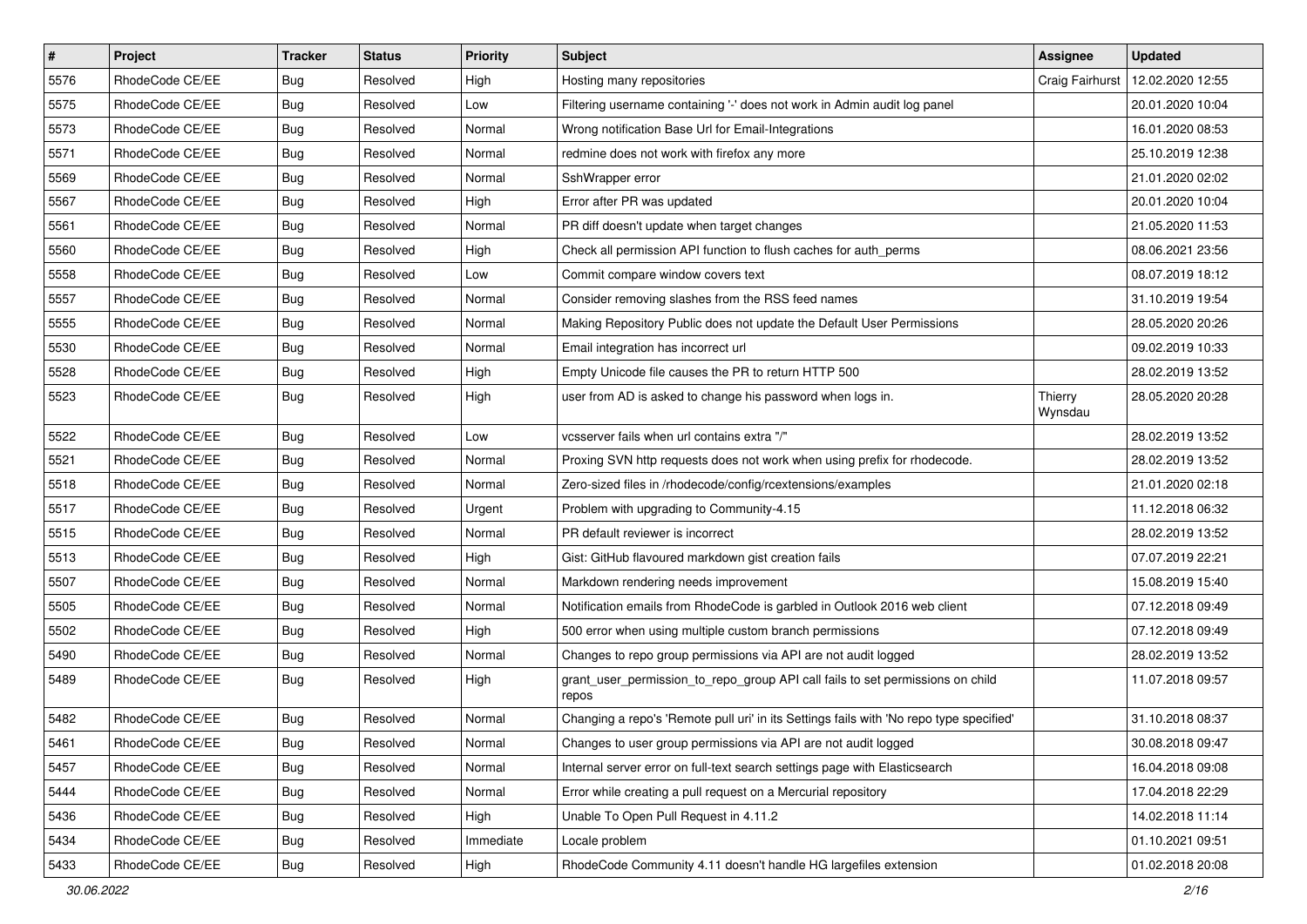| $\vert$ # | Project         | <b>Tracker</b> | <b>Status</b> | <b>Priority</b> | <b>Subject</b>                                                                                                       | <b>Assignee</b>              | <b>Updated</b>   |
|-----------|-----------------|----------------|---------------|-----------------|----------------------------------------------------------------------------------------------------------------------|------------------------------|------------------|
| 5412      | RhodeCode CE/EE | Bug            | Resolved      | Normal          | Webhook for "pullrequest commented" event returns incomplete data                                                    |                              | 27.02.2018 18:00 |
| 5381      | RhodeCode CE/EE | Bug            | Resolved      | Normal          | Email integration changeset links invalid                                                                            |                              | 06.09.2017 12:29 |
| 5380      | RhodeCode CE/EE | Bug            | Resolved      | Normal          | repo commits pageintion error                                                                                        |                              | 06.09.2017 19:16 |
| 5379      | RhodeCode CE/EE | Bug            | Resolved      | Normal          | Journal RSS feed errors                                                                                              |                              | 01.09.2017 16:40 |
| 5376      | RhodeCode CE/EE | <b>Bug</b>     | Resolved      | Normal          | error: pretxnchangegroup.acl hook failed: acl: user "" denied on branch "default"                                    |                              | 16.08.2017 19:45 |
| 5337      | RhodeCode CE/EE | Bug            | Resolved      | Normal          | Possible memory leak after few Git Pull Requests                                                                     |                              | 08.08.2017 13:08 |
| 5304      | RhodeCode CE/EE | Bug            | Resolved      | Normal          | Email template not correct                                                                                           |                              | 31.10.2018 08:36 |
| 5297      | RhodeCode CE/EE | Bug            | Resolved      | Normal          | Locale fails on a SuSE system                                                                                        |                              | 31.10.2018 08:36 |
| 5277      | RhodeCode CE/EE | <b>Bug</b>     | Resolved      | Normal          | table id=user list table - Ajax error                                                                                |                              | 13.04.2017 01:04 |
| 5266      | RhodeCode CE/EE | Bug            | Resolved      | Normal          | Validate if changes in target branches get's propagated on Pull request updates                                      |                              | 05.04.2017 18:10 |
| 5259      | RhodeCode CE/EE | Bug            | Resolved      | Normal          | user-journal storage changes                                                                                         |                              | 12.04.2017 00:04 |
| 5213      | RhodeCode CE/EE | Bug            | Resolved      | Normal          | Fixing Apache Proxy timeout issues                                                                                   |                              | 14.02.2017 09:44 |
| 5210      | RhodeCode CE/EE | Bug            | Resolved      | Normal          | webook problems                                                                                                      |                              | 13.02.2017 19:43 |
| 5164      | RhodeCode CE/EE | <b>Bug</b>     | Resolved      | Normal          | non-web calls are leaking session objects                                                                            |                              | 13.01.2017 01:30 |
| 4676      | RhodeCode CE/EE | Bug            | Resolved      | Normal          | Some admin passwords can make installation fail                                                                      |                              | 16.12.2016 16:16 |
| 4675      | RhodeCode CE/EE | Bug            | Resolved      | Normal          | Disk free inodes are displayed incorrectly                                                                           |                              | 13.12.2016 22:41 |
| 4306      | RhodeCode CE/EE | Bug            | Resolved      | Normal          | Issue to push file with character # on a SVN                                                                         |                              | 03.04.2017 16:44 |
| 4304      | RhodeCode CE/EE | <b>Bug</b>     | Resolved      | High            | Search: Internal Server Error                                                                                        |                              | 26.11.2016 16:26 |
| 4296      | RhodeCode CE/EE | Bug            | Resolved      | Normal          | [ee] Can not create pull requests with reviewers.                                                                    | Daniel D                     | 07.11.2016 21:17 |
| 4279      | RhodeCode CE/EE | Bug            | Resolved      | Normal          | re-captcha validation is broken                                                                                      | Martin<br>Bornhold           | 26.10.2016 22:27 |
| 4278      | RhodeCode CE/EE | Bug            | Resolved      | Normal          | [admin] Clicking the save button in admin -> settings -> issue tracker leads to<br>exception if no patterns entered. | Daniel D                     | 18.10.2016 13:38 |
| 4277      | RhodeCode CE/EE | Bug            | Resolved      | Normal          | [frontend] System info page does not work correctly in safari.                                                       | Martin<br>Bornhold           | 04.11.2016 12:08 |
| 4276      | RhodeCode CE/EE | Bug            | Resolved      | Normal          | System info page uses mercurial/git versions from RhodeCode instead of VCSServer                                     | Marcin<br>Kuzminski<br>[CTO] | 14.11.2016 21:19 |
| 4274      | RhodeCode CE/EE | Bug            | Resolved      | Normal          | 500 error when push big objects                                                                                      |                              | 13.02.2017 19:53 |
| 4273      | RhodeCode CE/EE | Bug            | Resolved      | Urgent          | GIT executable not seen by vcsserver                                                                                 | Martin<br>Bornhold           | 13.10.2016 15:45 |
| 4271      | RhodeCode CE/EE | Bug            | Resolved      | Normal          | Browsing new repository groups via SVN issue                                                                         | Martin<br>Bornhold           | 19.10.2016 11:11 |
| 4268      | RhodeCode CE/EE | Bug            | Resolved      | High            | [ee] default reviewers from changed lines is returning wrong values                                                  | Daniel D                     | 06.10.2016 14:35 |
| 4266      | RhodeCode CE/EE | <b>Bug</b>     | Resolved      | Normal          | Error 500 on integrations page after setting up Webhook                                                              |                              | 17.10.2016 15:35 |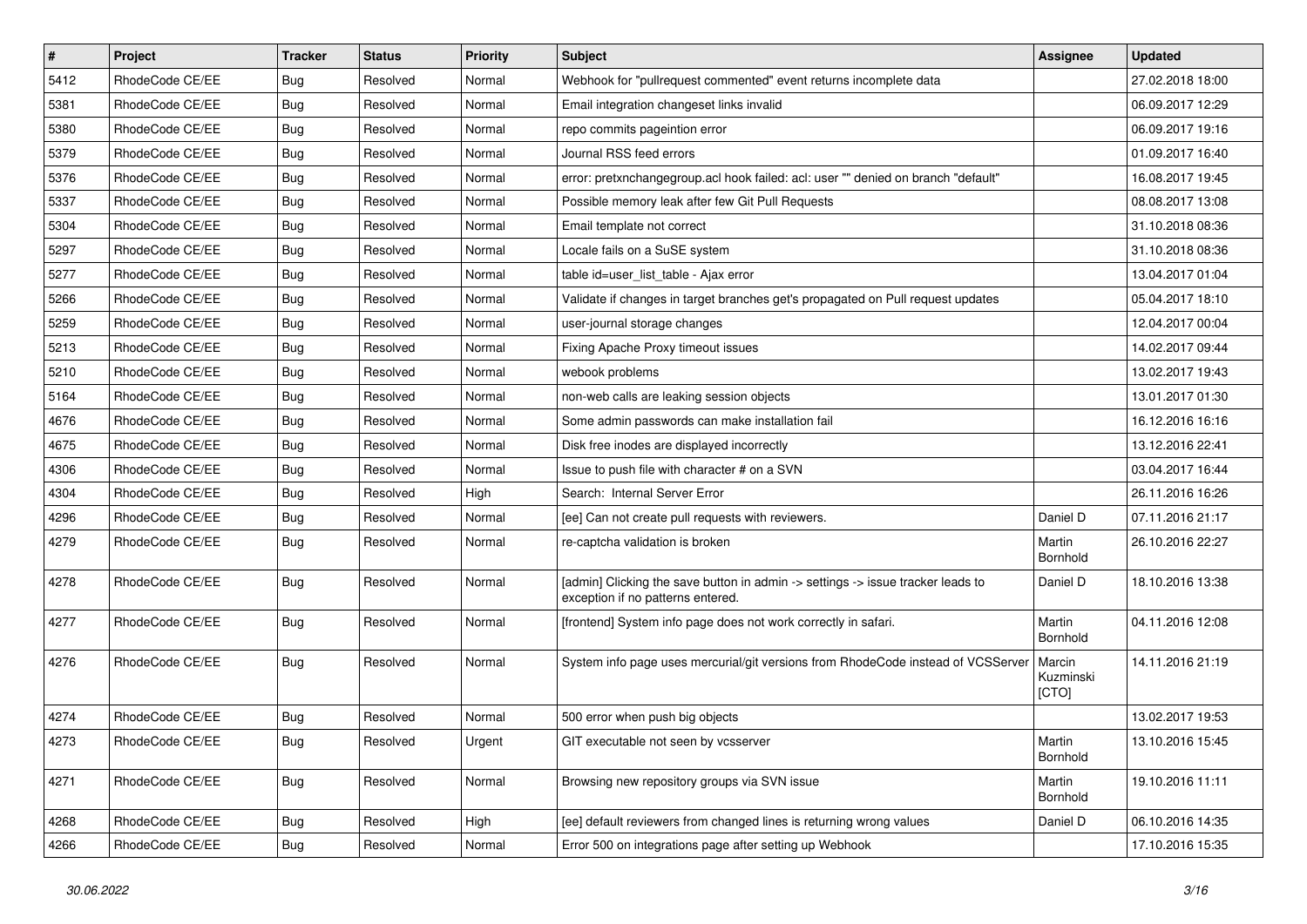| $\vert$ # | Project         | <b>Tracker</b> | <b>Status</b> | <b>Priority</b> | <b>Subject</b>                                                                            | Assignee                            | <b>Updated</b>   |
|-----------|-----------------|----------------|---------------|-----------------|-------------------------------------------------------------------------------------------|-------------------------------------|------------------|
| 4254      | RhodeCode CE/EE | Bug            | Resolved      | Normal          | [frontend] 500 Internal Server Error with i18n-ed pages                                   | Lisa Quatmann                       | 30.09.2016 14:38 |
| 4250      | RhodeCode CE/EE | Bug            | Resolved      | Normal          | Adding a reviewer into existing PR doesn't set a reason.                                  | Marcin<br>Kuzminski<br>[CTO]        | 07.10.2016 20:05 |
| 4247      | RhodeCode CE/EE | Bug            | Resolved      | Normal          | [vcs] Using current time as timestamp during archive creating leads to changing<br>hashes | Martin<br>Bornhold                  | 28.09.2016 12:07 |
| 4233      | RhodeCode CE/EE | Bug            | Resolved      | High            | slack, git push problem                                                                   | Daniel D                            | 26.09.2016 11:56 |
| 4224      | RhodeCode CE/EE | <b>Bug</b>     | Resolved      | Normal          | [docs] update docs re: removing old instances when switching editions                     | Lisa Quatmann                       | 11.10.2016 15:36 |
| 4223      | RhodeCode CE/EE | <b>Bug</b>     | Resolved      | High            | [git, tags] annotated tags not appearing in UI                                            | Daniel D                            | 12.09.2016 06:12 |
| 4206      | RhodeCode CE/EE | Bug            | Resolved      | High            | Error creating SVN groups                                                                 |                                     | 15.09.2016 13:24 |
| 4199      | RhodeCode CE/EE | Bug            | Resolved      | High            | investigate: ongoing SSL problems when switching to 4.X from 3.X                          | Johannes<br>Bornhold                | 15.09.2016 13:14 |
| 4184      | RhodeCode CE/EE | Bug            | Resolved      | High            | fix content INT overflow bug                                                              | Marcin<br>Kuzminski<br>[CTO]        | 23.08.2016 10:31 |
| 4178      | RhodeCode CE/EE | <b>Bug</b>     | Resolved      | Normal          | RhodeCode EE OVA VM wont run on a ESX 6.0 host                                            | Marcin<br>Kuzminski<br><b>[CTO]</b> | 15.09.2016 13:25 |
| 4173      | RhodeCode CE/EE | Bug            | Resolved      | Urgent          | [ce, ee] mysql recycle pool timeout not working                                           | Daniel D                            | 16.08.2016 22:02 |
| 4166      | RhodeCode CE/EE | <b>Bug</b>     | Resolved      | Urgent          | [ce] Rhodecode crashing after MySQL error                                                 |                                     | 23.08.2016 23:35 |
| 4155      | RhodeCode CE/EE | <b>Bug</b>     | Resolved      | Low             | Date of Last Change is not displayed correctly                                            | Marcin<br>Kuzminski<br>[CTO]        | 21.01.2020 02:20 |
| 4121      | RhodeCode CE/EE | Bug            | Resolved      | Normal          | [ce, ee] server announcement has extra margin                                             | Lisa Quatmann                       | 26.09.2016 14:00 |
| 4091      | RhodeCode CE/EE | <b>Bug</b>     | Resolved      | Normal          | [ce, ee] Redmine integration blocks for 30 seconds if redmine server not available        | Daniel D                            | 15.07.2016 12:26 |
| 4090      | RhodeCode CE/EE | <b>Bug</b>     | Resolved      | Normal          | test ticket                                                                               |                                     | 09.03.2021 20:39 |
| 4089      | RhodeCode CE/EE | Bug            | Resolved      | Normal          | svn repository does not exist                                                             |                                     | 12.06.2018 12:29 |
| 4065      | RhodeCode CE/EE | Bug            | Resolved      | Normal          | [ux, login] 404 on login after comment attempt                                            | Marcin<br>Kuzminski<br>[CTO]        | 04.07.2016 00:40 |
| 4036      | RhodeCode CE/EE | Bug            | Resolved      | Normal          | encrypted clone_uri can throw unicodeerror after key change                               | Marcin<br>Kuzminski<br>[CTO]        | 27.06.2016 19:38 |
| 3971      | RhodeCode CE/EE | Bug            | Resolved      | Normal          | [ce, vcs] Merge requests/Pull requests failing due to rebase problem                      | Johannes<br>Bornhold                | 19.07.2016 15:54 |
| 3950      | RhodeCode CE/EE | Bug            | Resolved      | Normal          | [ce, ee] trying to merge pr against a deleted branch/bookmark breaks the pr page          | Martin<br>Bornhold                  | 27.10.2016 16:12 |
| 3555      | RhodeCode CE/EE | <b>Bug</b>     | Resolved      | Normal          | Then disabled repo location change the panel should explicitly state that it's disabled   |                                     | 25.04.2016 10:34 |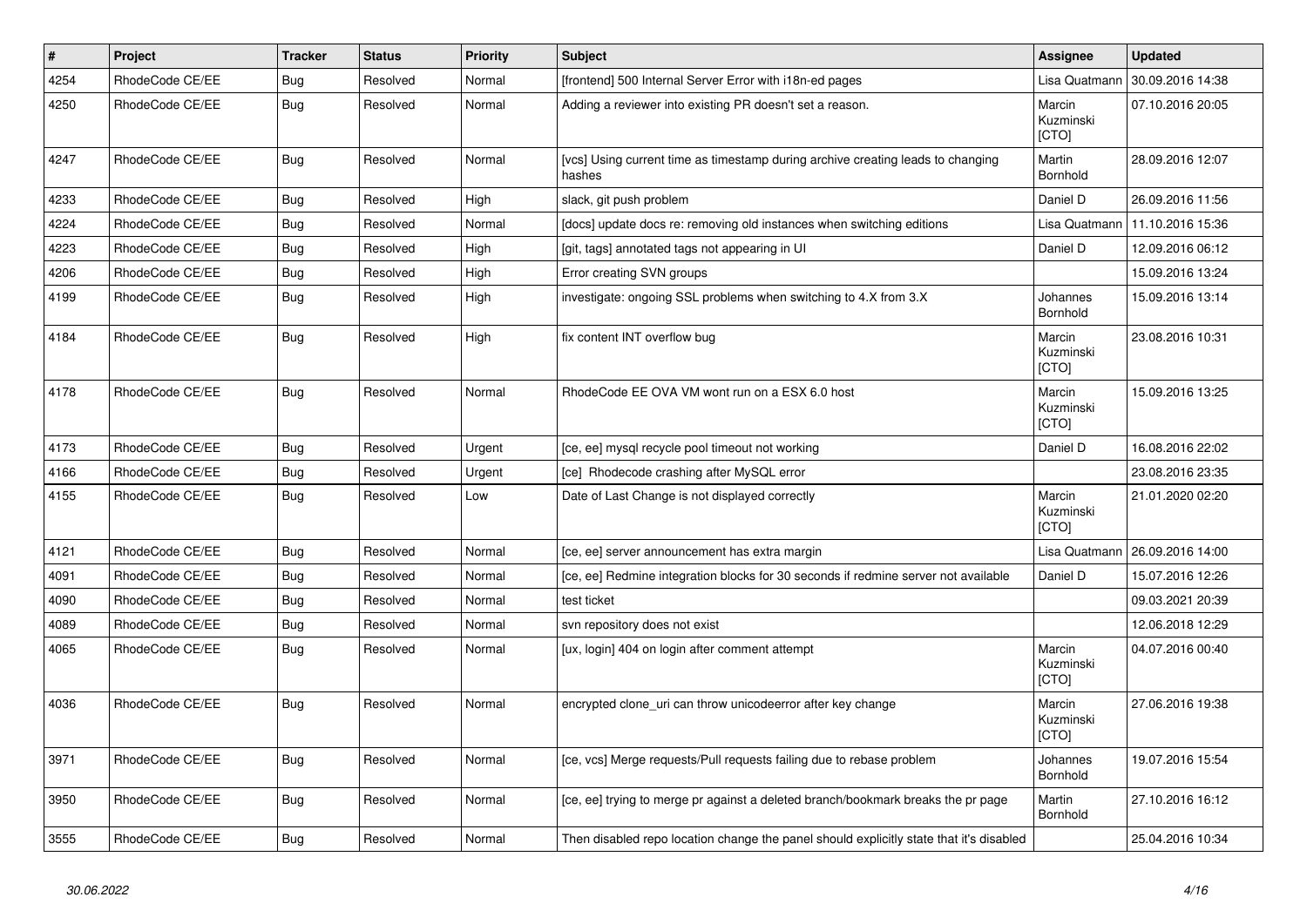| $\pmb{\#}$ | Project              | <b>Tracker</b> | <b>Status</b> | <b>Priority</b> | <b>Subject</b>                                                                                 | Assignee                            | <b>Updated</b>                    |
|------------|----------------------|----------------|---------------|-----------------|------------------------------------------------------------------------------------------------|-------------------------------------|-----------------------------------|
| 3549       | RhodeCode CE/EE      | Bug            | Resolved      | Normal          | [4.0.0 regression], file source links use last commit id instead of current commit id          | Marcin<br>Kuzminski<br><b>ICTOI</b> | 21.04.2016 16:10                  |
| 3488       | RhodeCode CE/EE      | Bug            | Resolved      | Normal          | [frontend, styling] update icon font                                                           | Lisa Quatmann                       | 04.10.2016 13:27                  |
| 3357       | RhodeCode CE/EE      | <b>Bug</b>     | Resolved      | Normal          | switch to sometimes fails to load files metadata                                               |                                     | 30.03.2016 10:56                  |
| 2264       | RhodeCode CE/EE      | <b>Bug</b>     | Resolved      | Normal          | New user password change doesn't actually require a password change.                           |                                     | 12.08.2016 16:01                  |
| 1404       | RhodeCode CE/EE      | Bug            | Resolved      | Normal          | clone of really huge git repo (4gb) causes pyro to explode                                     |                                     | 07.02.2017 14:52                  |
| 3991       | RhodeCode Appenlight | Bug            | Resolved      | Normal          | report logs need upper margin                                                                  |                                     | 21.06.2016 18:55                  |
| 3989       | RhodeCode Appenlight | Bug            | Resolved      | Normal          | even up report spacing                                                                         |                                     | 21.06.2016 18:55                  |
| 5153       | Documentation        | Bug            | Resolved      | Normal          | Documentation: /tmp permissions                                                                |                                     | 04.01.2017 13:02                  |
| 5643       | RhodeCode CE/EE      | Feature        | Resolved      | Low             | jump to bottom of review                                                                       |                                     | 30.04.2021 08:53                  |
| 5642       | RhodeCode CE/EE      | Feature        | Resolved      | Normal          | pull request version column in commit list                                                     |                                     | 30.04.2021 08:53                  |
| 5635       | RhodeCode CE/EE      | Feature        | Resolved      | Normal          | Remember column sorted by of the "Pull Requests You Participate In" table                      |                                     | 30.11.2020 22:30                  |
| 5615       | RhodeCode CE/EE      | Feature        | Resolved      | Normal          | Misleading message in PR diff view "File was deleted in this version"                          | Daniel D                            | 23.04.2020 17:40                  |
| 5614       | RhodeCode CE/EE      | Feature        | Resolved      | Normal          | Show context function name in hg diffs                                                         |                                     | 23.04.2020 13:43                  |
| 5611       | RhodeCode CE/EE      | Feature        | Resolved      | Normal          | Add information "is the pull request up to date?" in the PR page                               |                                     | 03.10.2021 23:24                  |
| 5603       | RhodeCode CE/EE      | Feature        | Resolved      | Normal          | Code search - highlight matching search terms                                                  |                                     | 30.03.2020 11:16                  |
| 5602       | RhodeCode CE/EE      | Feature        | Resolved      | Normal          | Copy full path only copies partial                                                             | Daniel D                            | 30.03.2020 16:04                  |
| 5601       | RhodeCode CE/EE      | Feature        | Resolved      | Normal          | Default navigation should be by branch name not commit id                                      |                                     | 04.06.2020 23:51                  |
| 5585       | RhodeCode CE/EE      | Feature        | Resolved      | Normal          | Minimize downtime on rccontrol upgrade                                                         |                                     | 27.03.2020 09:45                  |
| 5583       | RhodeCode CE/EE      | Feature        | Resolved      | Normal          | rcextensions hook for pull request comment                                                     |                                     | 23.04.2020 13:42                  |
| 5581       | RhodeCode CE/EE      | Feature        | Resolved      | Normal          | expose `send_email` option in the HTTP API, for `comment_commit` and<br>`comment_pull_request` | Daniel D                            | 29.01.2020 11:46                  |
| 5574       | RhodeCode CE/EE      | Feature        | Resolved      | Normal          | hg: Information for external hooks                                                             |                                     | 30.07.2020 15:40                  |
| 5536       | RhodeCode CE/EE      | Feature        | Resolved      | Low             | Ability to disable server-side SSH key generation                                              |                                     | 28.02.2019 13:52                  |
| 5520       | RhodeCode CE/EE      | Feature        | Resolved      | Normal          | Show the head commits shas when the merge is prevented due to multiple heads                   |                                     | 28.02.2019 13:52                  |
| 5469       | RhodeCode CE/EE      | Feature        | Resolved      | Normal          | elastisearch > 2.x not supported ?                                                             |                                     | 21.01.2020 02:19                  |
| 5442       | RhodeCode CE/EE      | Feature        | Resolved      | Low             | Preview of Jupyter notebooks                                                                   | Marcin<br>Kuzminski<br>[CTO]        | 16.01.2019 16:33                  |
| 5396       | RhodeCode CE/EE      | Feature        | Resolved      | Normal          | Merge state with shadow repo should be created during pull request                             |                                     | 12.10.2017 21:57                  |
| 5368       | RhodeCode CE/EE      | Feature        | Resolved      | Normal          | Mercurial: Close branch before merging it                                                      |                                     | Mathieu Cantin   21.01.2020 02:11 |
| 5321       | RhodeCode CE/EE      | Feature        | Resolved      | Normal          | Audit logs                                                                                     |                                     | 21.06.2017 12:49                  |
| 5272       | RhodeCode CE/EE      | Feature        | Resolved      | Normal          | Pull Request checklist                                                                         |                                     | 21.01.2020 02:09                  |
| 5187       | RhodeCode CE/EE      | Feature        | Resolved      | Normal          | changelog dynamic loading of commits                                                           |                                     | 12.06.2018 12:31                  |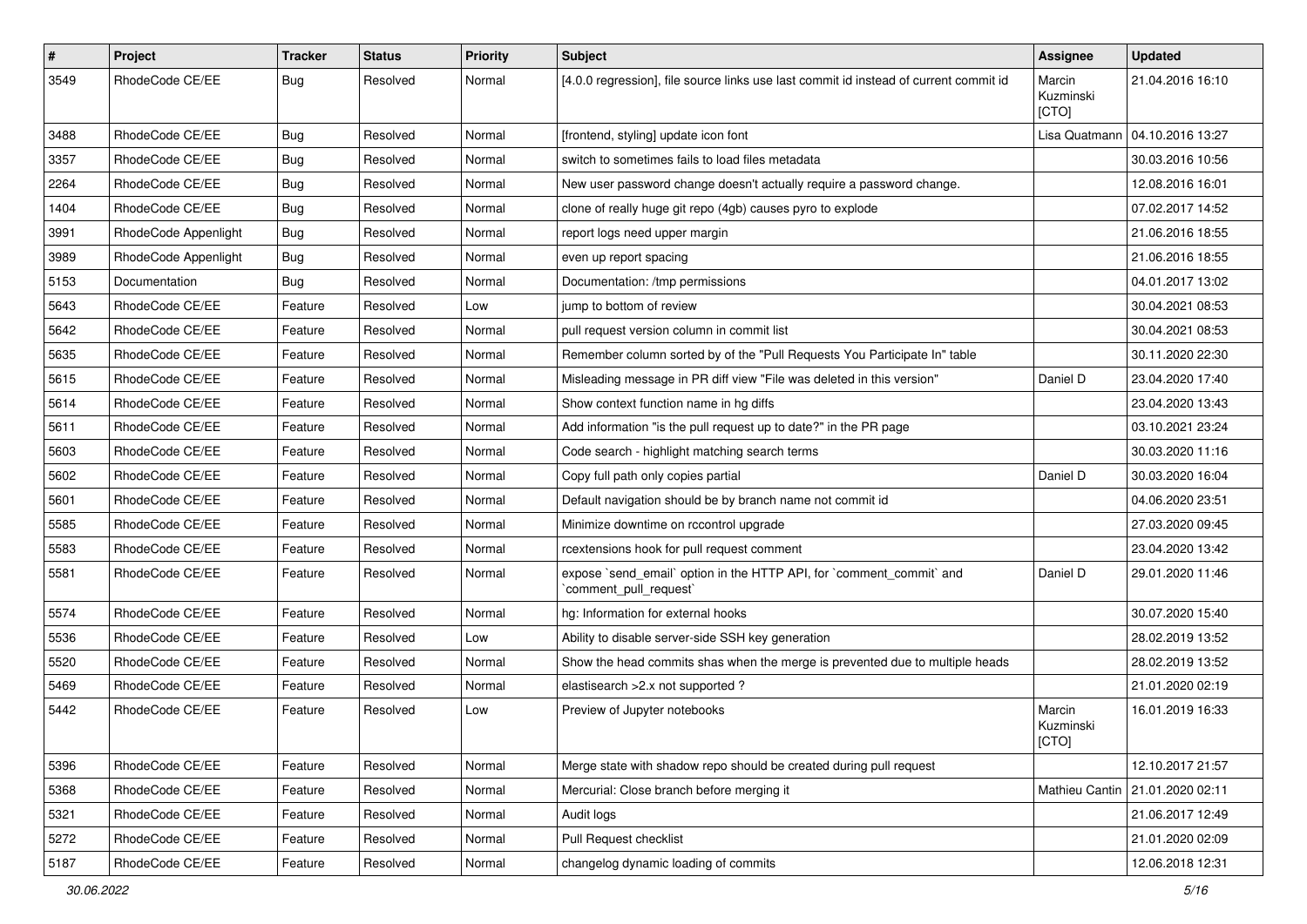| $\pmb{\#}$ | Project         | <b>Tracker</b> | <b>Status</b> | <b>Priority</b> | <b>Subject</b>                                                                                                                    | Assignee                     | <b>Updated</b>   |
|------------|-----------------|----------------|---------------|-----------------|-----------------------------------------------------------------------------------------------------------------------------------|------------------------------|------------------|
| 4267       | RhodeCode CE/EE | Feature        | Resolved      | Normal          | [ce, ee] jira tracker integration wildcard project key support                                                                    | Daniel D                     | 10.10.2016 20:13 |
| 4225       | RhodeCode CE/EE | Feature        | Resolved      | Normal          | [ce, ee] repo group integrations cascade to child repo groups                                                                     | Daniel D                     | 14.09.2016 11:12 |
| 4219       | RhodeCode CE/EE | Feature        | Resolved      | Normal          | [ce, ee] Add mandatory reviewers for pull requests                                                                                | Marcin<br>Kuzminski<br>[CTO] | 20.06.2017 15:23 |
| 4211       | RhodeCode CE/EE | Feature        | Resolved      | Normal          | [ce, ee] increase webhook flexibility                                                                                             | Marcin<br>Kuzminski<br>[CTO] | 20.06.2022 10:55 |
| 4207       | RhodeCode CE/EE | Feature        | Resolved      | Normal          | Support for obsolescence markers in changelog UI                                                                                  |                              | 19.05.2017 16:14 |
| 4192       | RhodeCode CE/EE | Feature        | Resolved      | Normal          | [ce, ee] slack/hipchat integrations group commits by branch pushed                                                                |                              | 09.09.2016 19:01 |
| 4183       | RhodeCode CE/EE | Feature        | Resolved      | Normal          | Different roles for PR reviewers                                                                                                  | Daniel D                     | 12.10.2020 23:13 |
| 4175       | RhodeCode CE/EE | Feature        | Resolved      | Normal          | [ce, ee] repo group integrations                                                                                                  | Daniel D                     | 16.08.2016 20:00 |
| 4044       | RhodeCode CE/EE | Feature        | Resolved      | Normal          | <b>Branch permissions</b>                                                                                                         |                              | 30.08.2018 09:48 |
| 3999       | RhodeCode CE/EE | Feature        | Resolved      | Normal          | Add `send account information` to user creation page                                                                              |                              | 28.06.2016 15:22 |
| 3981       | RhodeCode CE/EE | Feature        | Resolved      | Normal          | Add cloud hosting like Gitlab, GitHub                                                                                             |                              | 02.03.2020 09:14 |
| 2817       | RhodeCode CE/EE | Feature        | Resolved      | Normal          | Make largefiles downloadable from the interface                                                                                   |                              | 27.03.2017 14:04 |
| 1131       | RhodeCode CE/EE | Feature        | Resolved      | Normal          | Implement default reviewers for code review                                                                                       | Daniel D                     | 21.09.2016 18:28 |
| 1055       | RhodeCode CE/EE | Feature        | Resolved      | Normal          | [pr, vcs] Expose the shadow repository of a pull request                                                                          | Martin<br>Bornhold           | 26.10.2016 10:33 |
| 5609       | RhodeCode CE/EE | Support        | Resolved      | Normal          | Change git diff algorithm                                                                                                         |                              | 31.03.2020 22:08 |
| 5554       | RhodeCode CE/EE | Support        | Resolved      | Normal          | How to increase number of commits shown in pagination on dashboard and<br>changelog                                               |                              | 21.01.2020 02:08 |
| 5546       | RhodeCode CE/EE | Support        | Resolved      | Normal          | experiments with mercurial 4.9                                                                                                    |                              | 26.03.2019 09:23 |
| 5544       | RhodeCode CE/EE | Support        | Resolved      | Normal          | Use of authentication token with LDAP account results in account lockout when max<br>bad password attempts are configured in LDAP |                              | 27.02.2019 10:09 |
| 5516       | RhodeCode CE/EE | Support        | Resolved      | High            | Cannot log into RhodeCode                                                                                                         | Thierry<br>Wynsdau           | 28.05.2020 20:28 |
| 5395       | RhodeCode CE/EE | Support        | Resolved      | Normal          | Svn protocols and performance                                                                                                     |                              | 04.04.2019 18:08 |
| 5375       | RhodeCode CE/EE | Support        | Resolved      | Normal          | How do I configure "Go to" to just search repository names?                                                                       |                              | 16.08.2017 18:00 |
| 4677       | RhodeCode CE/EE | Support        | Resolved      | High            | API get_repo_refs not working?                                                                                                    |                              | 19.12.2016 11:46 |
| 4269       | RhodeCode CE/EE | Support        | Resolved      | Normal          | Allow flash messages to be permanently surpressed                                                                                 | Marcin Lulek                 | 14.10.2016 12:46 |
| 4244       | RhodeCode CE/EE | Support        | Resolved      | Normal          | mod_dav_svn template error when using auth_realm with spaces in it                                                                | Martin<br>Bornhold           | 28.09.2016 12:07 |
| 4243       | RhodeCode CE/EE | Support        | Resolved      | <b>High</b>     | Gist visibility update?                                                                                                           | Martin<br>Bornhold           | 27.09.2016 06:40 |
| 4227       | RhodeCode CE/EE | Support        | Resolved      | Normal          | VBScript files detected as text/plain - no syntax highlighting                                                                    |                              | 14.09.2016 22:38 |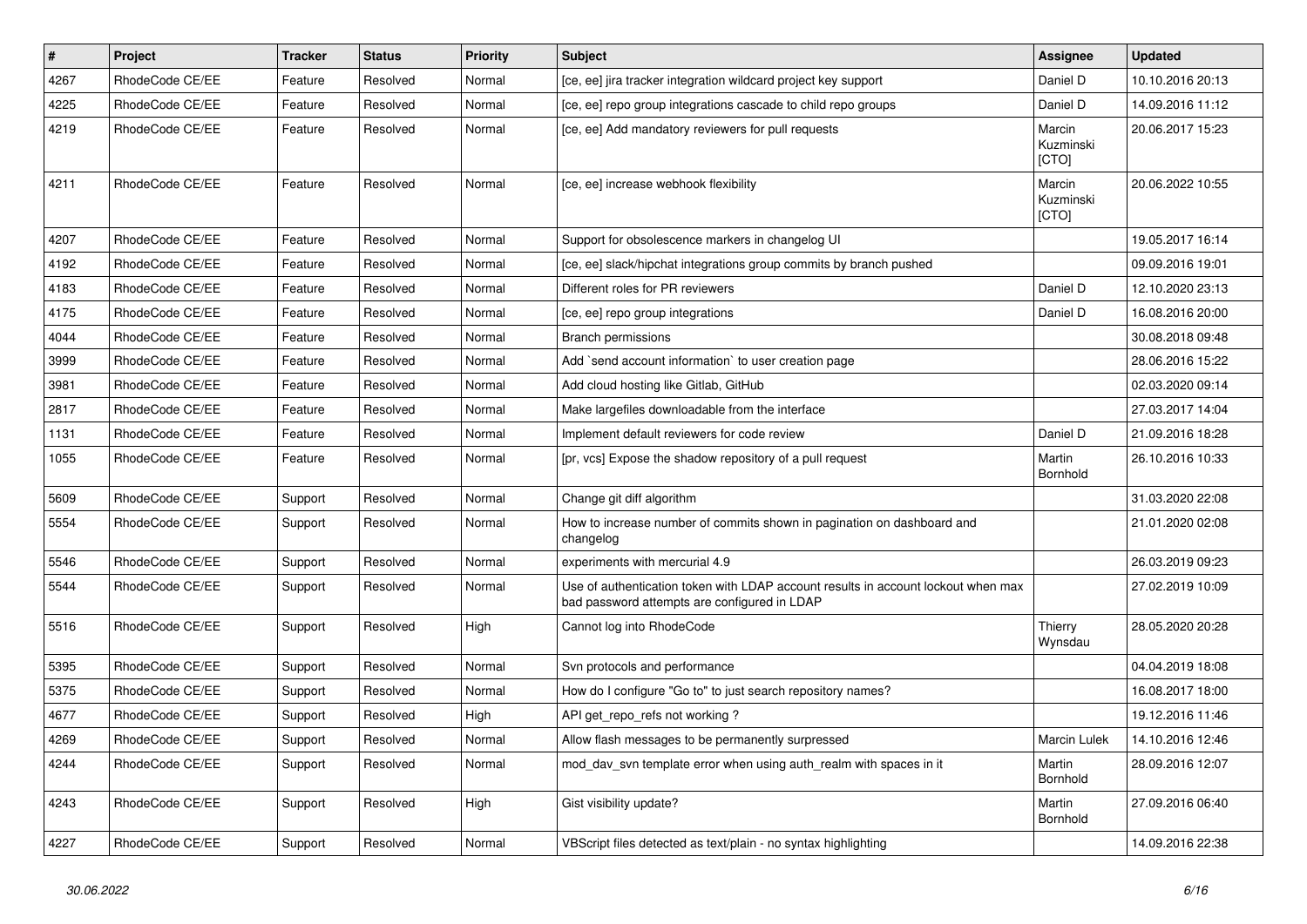| $\pmb{\#}$ | <b>Project</b>  | <b>Tracker</b> | <b>Status</b> | <b>Priority</b> | <b>Subject</b>                                                                                     | <b>Assignee</b>              | <b>Updated</b>   |
|------------|-----------------|----------------|---------------|-----------------|----------------------------------------------------------------------------------------------------|------------------------------|------------------|
| 4081       | RhodeCode CE/EE | Support        | Resolved      | Normal          | Receiving server 500 error when trying to clone repo from windows client using<br>eclipse          |                              | 12.07.2016 14:30 |
| 5423       | Documentation   | Support        | Resolved      | Normal          | API-Documentation for Method "create_repo_group" faulty                                            |                              | 22.01.2018 16:23 |
| 5537       | RhodeCode CE/EE | Task           | Resolved      | Normal          | Add owner to create pull request API                                                               |                              | 28.02.2019 13:52 |
| 5391       | RhodeCode CE/EE | Task           | Resolved      | High            | Secure Email change                                                                                |                              | 17.04.2018 21:50 |
| 5386       | RhodeCode CE/EE | Task           | Resolved      | Normal          | Increase security for Email Change                                                                 | Marcin<br>Kuzminski<br>[CTO] | 17.02.2018 17:29 |
| 5343       | RhodeCode CE/EE | Task           | Resolved      | Normal          | SSH key management and SSH support                                                                 |                              | 18.08.2017 23:50 |
| 5326       | RhodeCode CE/EE | Task           | Resolved      | Normal          | Public usergroup profile                                                                           | Bartłomiej<br>Wołyńczyk      | 22.02.2018 15:44 |
| 5265       | RhodeCode CE/EE | Task           | Resolved      | Normal          | Enable phases support                                                                              |                              | 11.05.2017 11:10 |
| 5235       | RhodeCode CE/EE | <b>Task</b>    | Resolved      | Normal          | relative image support                                                                             |                              | 10.03.2017 23:37 |
| 5229       | RhodeCode CE/EE | Task           | Resolved      | Normal          | add support for https://clipboardjs.com/                                                           |                              | 21.01.2020 02:19 |
| 5225       | RhodeCode CE/EE | Task           | Resolved      | Normal          | add tag of author/contribitor to comments                                                          |                              | 11.05.2017 11:10 |
| 5221       | RhodeCode CE/EE | Task           | Resolved      | Normal          | Missing comment type in emails                                                                     |                              | 19.02.2017 21:46 |
| 5207       | RhodeCode CE/EE | Task           | Resolved      | Low             | Release 4.6.1                                                                                      |                              | 13.02.2017 18:04 |
| 5203       | RhodeCode CE/EE | Task           | Resolved      | Normal          | optimise large repos speed                                                                         |                              | 08.09.2017 16:10 |
| 5202       | RhodeCode CE/EE | Task           | Resolved      | Normal          | run git gc and git repack on GIT repos when we have a scheduler via celery in<br>pyramid           |                              | 04.12.2017 20:49 |
| 5201       | RhodeCode CE/EE | <b>Task</b>    | Resolved      | Normal          | API: implement describe-methods                                                                    |                              | 13.02.2017 15:57 |
| 5198       | RhodeCode CE/EE | Task           | Resolved      | Normal          | remove pyro4 from enterprise                                                                       |                              | 07.02.2017 19:28 |
| 5184       | RhodeCode CE/EE | Task           | Resolved      | Normal          | bump pyramid to 1.7.X                                                                              |                              | 06.02.2017 21:50 |
| 5150       | RhodeCode CE/EE | Task           | Resolved      | Normal          | Password reset promts in my account should be hidden in accounts that are not of<br>type rhodecode | Marcin<br>Kuzminski<br>[CTO] | 02.01.2017 16:34 |
| 4678       | RhodeCode CE/EE | Task           | Resolved      | Normal          | Release 4.5.2                                                                                      |                              | 19.12.2016 17:32 |
| 4670       | RhodeCode CE/EE | Task           | Resolved      | Normal          | Release 4.5.1                                                                                      | Marcin<br>Kuzminski<br>[CTO] | 06.12.2016 21:13 |
| 4666       | RhodeCode CE/EE | Task           | Resolved      | Normal          | Bump git and mercurial to latest versions                                                          |                              | 02.12.2016 19:01 |
| 4311       | RhodeCode CE/EE | Task           | Resolved      | Normal          | Diffs feedback                                                                                     | Daniel D                     | 26.11.2016 14:10 |
| 4305       | RhodeCode CE/EE | Task           | Resolved      | Normal          | Meta-tagging could be excluded from limit                                                          |                              | 09.11.2016 19:27 |
| 4297       | RhodeCode CE/EE | Task           | Resolved      | Normal          | redo the my-pull-requests page to use the datagrid                                                 | Marcin<br>Kuzminski<br>[CTO] | 01.11.2016 09:31 |
| 4288       | RhodeCode CE/EE | Task           | Resolved      | Normal          | [ce, ee] unify controllers that use diffs                                                          | Daniel D                     | 02.08.2017 11:41 |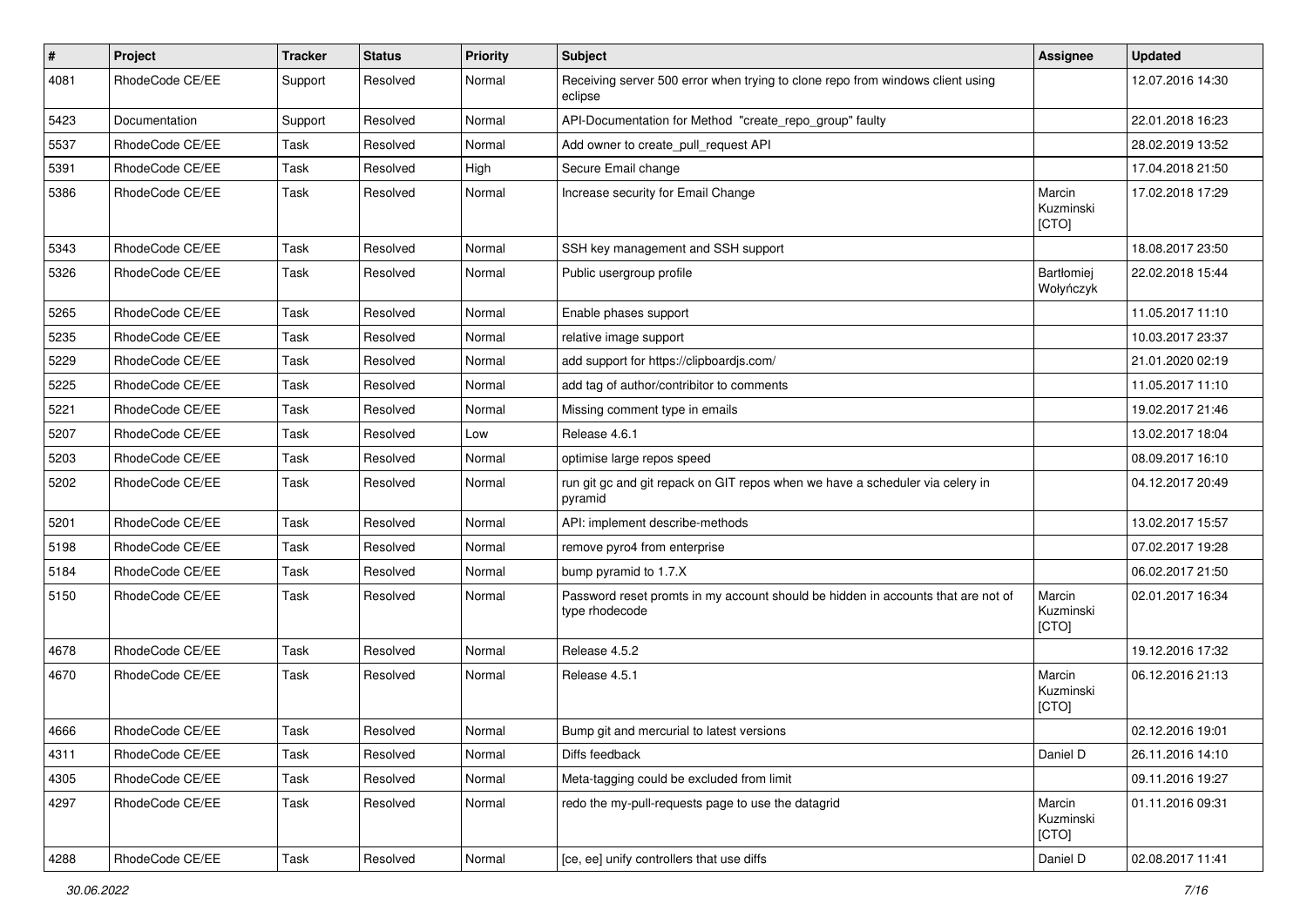| $\pmb{\#}$ | Project         | <b>Tracker</b> | <b>Status</b> | <b>Priority</b> | <b>Subject</b>                                                                                        | <b>Assignee</b>              | <b>Updated</b>   |
|------------|-----------------|----------------|---------------|-----------------|-------------------------------------------------------------------------------------------------------|------------------------------|------------------|
| 4283       | RhodeCode CE/EE | Task           | Resolved      | Normal          | bump whoosh to 2.7.4 release                                                                          |                              | 13.12.2016 21:08 |
| 4282       | RhodeCode CE/EE | Task           | Resolved      | Normal          | Add inode limit together with disk usage                                                              | Marcin<br>Kuzminski<br>[CTO] | 19.10.2016 12:18 |
| 4281       | RhodeCode CE/EE | Task           | Resolved      | Normal          | Fix docs on To `increase database performance`                                                        | Marcin<br>Kuzminski<br>[CTO] | 18.10.2016 16:39 |
| 4259       | RhodeCode CE/EE | Task           | Resolved      | Low             | Events, create post-create-user event                                                                 | Daniel D                     | 30.01.2017 20:11 |
| 4245       | RhodeCode CE/EE | Task           | Resolved      | Normal          | Convert control command to use http mode by default                                                   | Marcin<br>Kuzminski<br>[CTO] | 14.10.2016 16:13 |
| 4238       | RhodeCode CE/EE | Task           | Resolved      | Normal          | default reviewers updates                                                                             | Daniel D                     | 06.10.2016 14:26 |
| 4237       | RhodeCode CE/EE | Task           | Resolved      | Normal          | Enable HTTP support                                                                                   | Martin<br>Bornhold           | 12.10.2016 11:51 |
| 4235       | RhodeCode CE/EE | Task           | Resolved      | High            | Support GIT LFS server                                                                                |                              | 23.03.2017 17:24 |
| 4203       | RhodeCode CE/EE | Task           | Resolved      | Normal          | Get rid of svn.proxy.parent path root, and replace it with reading storage location<br>from Database  | Martin<br>Bornhold           | 22.09.2016 14:31 |
| 4202       | RhodeCode CE/EE | Task           | Resolved      | Normal          | Polish the 503.html page                                                                              | Daniel D                     | 30.08.2016 23:54 |
| 4194       | RhodeCode CE/EE | <b>Task</b>    | Resolved      | Normal          | move svn http backend out of labs into a real VCS settings                                            | Lisa Quatmann                | 14.09.2016 23:16 |
| 4181       | RhodeCode CE/EE | Task           | Resolved      | Normal          | Integrations: allow root repos only integrations                                                      | Daniel D                     | 31.08.2016 17:44 |
| 4180       | RhodeCode CE/EE | Task           | Resolved      | Normal          | integrations: possible limit the updates sent                                                         | Daniel D                     | 22.08.2016 12:22 |
| 4169       | RhodeCode CE/EE | Task           | Resolved      | Normal          | re-architecture celery support                                                                        |                              | 17.11.2017 19:21 |
| 4153       | RhodeCode CE/EE | Task           | Resolved      | Normal          | Optimize readme fetching by changing the system of readme detection                                   | Johannes<br>Bornhold         | 09.09.2016 10:17 |
| 4151       | RhodeCode CE/EE | Task           | Resolved      | Normal          | [packaging] Subversion to current 1.9.X                                                               |                              | 09.09.2016 10:18 |
| 4140       | RhodeCode CE/EE | Task           | Resolved      | Normal          | Check middleware chain status, and Verify that special middleware is catching<br>exceptions correctly |                              | 23.08.2016 12:13 |
| 4108       | RhodeCode CE/EE | Task           | Resolved      | Normal          | Release 4.2.2                                                                                         |                              | 14.10.2016 13:08 |
| 4003       | RhodeCode CE/EE | Task           | Resolved      | Normal          | User personal repository groups improvements                                                          |                              | 07.11.2016 16:12 |
| 3556       | RhodeCode CE/EE | Task           | Resolved      | Normal          | Disable and rename initial repo scan flag                                                             | Marcin<br>Kuzminski<br>[CTO] | 22.04.2016 14:33 |
| 3239       | RhodeCode CE/EE | Task           | Resolved      | Normal          | Catch all route for repo page or repo group page is always executing checks for<br>every page         |                              | 21.04.2016 11:30 |
| 2744       | RhodeCode CE/EE | Task           | Resolved      | Normal          | Deprecating Internet Explorer                                                                         |                              | 06.07.2016 12:04 |
| 5408       | Documentation   | Task           | Resolved      | Low             | Upate nginx documentation for non standard SSL port                                                   |                              | 12.07.2018 23:21 |
| 5399       | RhodeCode CE/EE | <b>Bug</b>     | In Progress   | High            | Issues with Git LFS integration                                                                       |                              | 07.07.2019 22:21 |
| 4110       | RhodeCode CE/EE | <b>Bug</b>     | In Progress   | Normal          | [ce, ee] repos can be named _admin, _static                                                           | Daniel D                     | 20.07.2016 19:51 |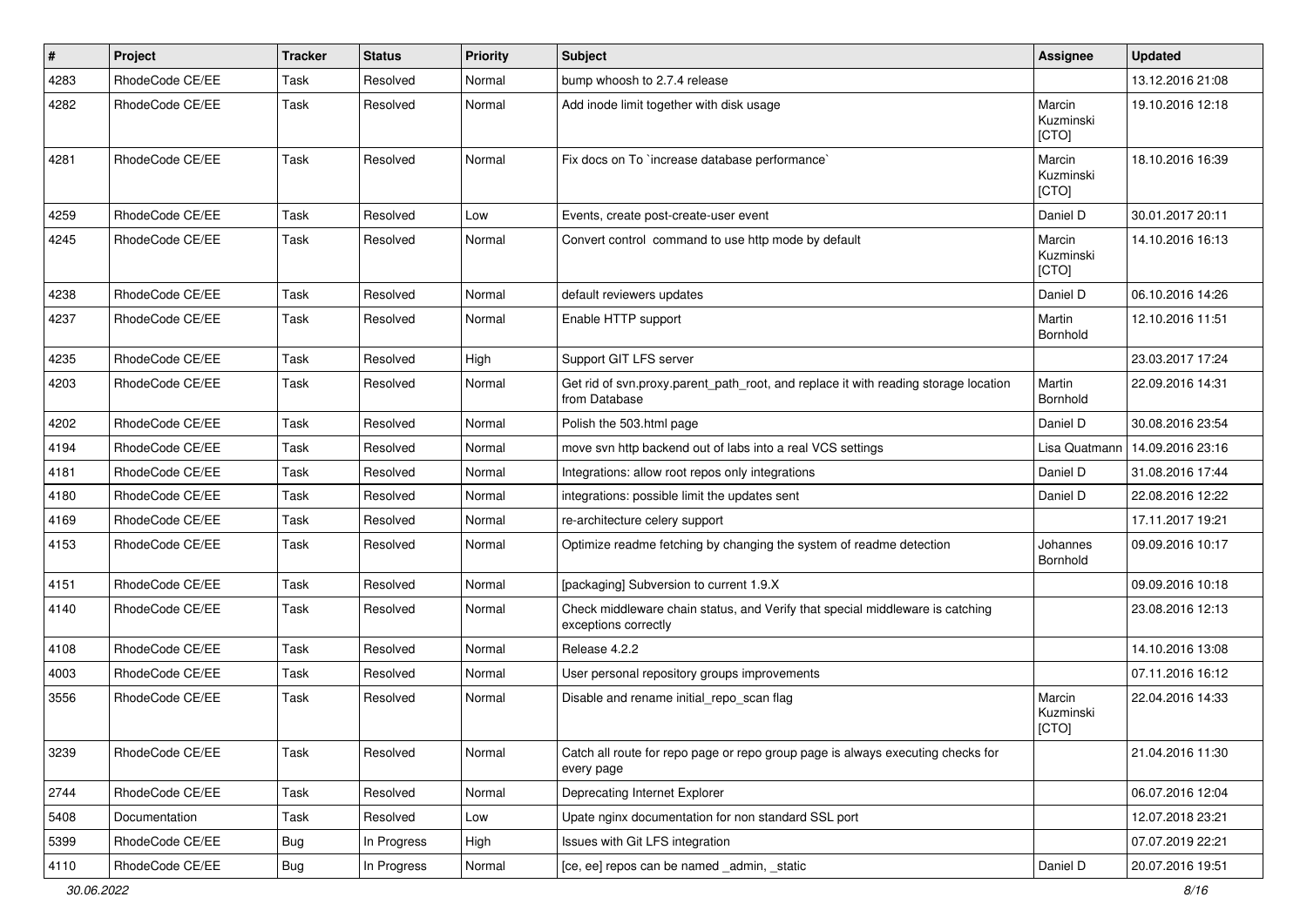| $\pmb{\#}$ | Project           | <b>Tracker</b> | <b>Status</b> | <b>Priority</b> | <b>Subject</b>                                                                                              | <b>Assignee</b>              | <b>Updated</b>   |
|------------|-------------------|----------------|---------------|-----------------|-------------------------------------------------------------------------------------------------------------|------------------------------|------------------|
| 4035       | RhodeCode CE/EE   | <b>Bug</b>     | In Progress   | Normal          | failed to create whoosh index                                                                               | Marcin<br>Kuzminski<br>[CTO] | 06.07.2016 00:04 |
| 3372       | RhodeCode CE/EE   | Bug            | In Progress   | High            | [Idap, groups] Customer gets an empty list of groups                                                        | Mikhail<br>Chernykh          | 08.06.2016 11:32 |
| 5533       | RhodeCode Control | Feature        | In Progress   | Normal          | Support busybox tar                                                                                         |                              | 09.02.2019 22:09 |
| 5316       | RhodeCode CE/EE   | Feature        | In Progress   | Normal          | UI should provide checkout URL for a SVN path                                                               |                              | 06.11.2017 21:59 |
| 4193       | RhodeCode CE/EE   | Feature        | In Progress   | Normal          | Improve Filter Functionality in the Change Log                                                              | Marcin<br>Kuzminski<br>[CTO] | 22.09.2017 10:25 |
| 3967       | RhodeCode CE/EE   | Support        | In Progress   | Normal          | Server 500 error                                                                                            |                              | 11.08.2016 13:39 |
| 3504       | RhodeCode CE/EE   | Task           | In Progress   | Normal          | [routing] Move static assets under a common prefix                                                          |                              | 19.07.2016 12:27 |
| 5531       | RhodeCode Tools   | Bug            | New           | Normal          | rhodecode-index: default cli opts overwrite given mapping file                                              |                              | 17.07.2020 17:36 |
| 5450       | RhodeCode Tools   | Bug            | New           | Normal          | rhodecode-api get license info no longer works                                                              |                              | 17.07.2018 15:01 |
| 5535       | RhodeCode Control | <b>Bug</b>     | <b>New</b>    | Normal          | improper rollback on upgrade failure                                                                        |                              | 09.02.2019 21:12 |
| 5501       | RhodeCode Control | Bug            | New           | Normal          | rccontrol throwing rccontrol.lib.exceptions.SupervisorFailedToStart                                         |                              | 19.05.2022 19:32 |
| 5680       | RhodeCode CE/EE   | <b>Bug</b>     | New           | High            | Inconsistent timezone display                                                                               |                              | 20.04.2022 14:15 |
| 5679       | RhodeCode CE/EE   | Bug            | <b>New</b>    | Normal          | Data directory continues to grow until it fills disk partition                                              |                              | 25.04.2022 11:42 |
| 5672       | RhodeCode CE/EE   | Bug            | <b>New</b>    | Normal          | Unable to browse git repository folders with # in names                                                     |                              | 16.12.2021 18:13 |
| 5670       | RhodeCode CE/EE   | Bug            | New           | Normal          | Repo-level administrators can usurp owner of repoistory                                                     |                              | 01.12.2021 16:18 |
| 5664       | RhodeCode CE/EE   | Bug            | New           | Normal          | Regression: When assigning permissions, cannot see own group in auto-complete<br>without special conditions |                              | 29.07.2021 10:49 |
| 5662       | RhodeCode CE/EE   | <b>Bug</b>     | New           | Normal          | Full text search not working due to crash in whoosh                                                         |                              | 07.06.2022 08:31 |
| 5657       | RhodeCode CE/EE   | Bug            | New           | Normal          | Error in maintenance page                                                                                   |                              | 30.03.2021 15:09 |
| 5654       | RhodeCode CE/EE   | Bug            | New           | Normal          | Comment formatting broken when containing @ in a code block                                                 |                              | 24.02.2021 12:10 |
| 5649       | RhodeCode CE/EE   | Bug            | <b>New</b>    | Normal          | test-file-upload                                                                                            |                              | 17.12.2020 23:08 |
| 5645       | RhodeCode CE/EE   | Bug            | New           | High            | Rhodecode returns 400 Bad request on huge mercurial repos                                                   |                              | 18.12.2020 06:29 |
| 5644       | RhodeCode CE/EE   | Bug            | New           | Normal          | PR inks to comments not working if files are collapsed                                                      |                              | 02.12.2020 10:42 |
| 5632       | RhodeCode CE/EE   | Bug            | New           | Normal          | Missing Parent Folder for Personal Repo lacks proper handling                                               |                              | 03.08.2020 07:56 |
| 5630       | RhodeCode CE/EE   | Bug            | New           | Normal          | Inline comments do not follow the line of code                                                              |                              | 21.07.2020 11:25 |
| 5629       | RhodeCode CE/EE   | Bug            | New           | Normal          | Diff truncated on small files                                                                               |                              | 21.07.2020 08:58 |
| 5626       | RhodeCode CE/EE   | <b>Bug</b>     | New           | Normal          | Whoosh full-text indexing is fully indexing all repos, not recognizing forks                                |                              | 02.07.2020 19:24 |
| 5624       | RhodeCode CE/EE   | <b>Bug</b>     | New           | Normal          | Timeout when trying to test SMTP email configuration                                                        |                              | 01.07.2020 20:01 |
| 5612       | RhodeCode CE/EE   | <b>Bug</b>     | New           | Low             | CPU cores getting maxed out by VCSServer on Repository Size request                                         |                              | 03.10.2021 23:25 |
| 5590       | RhodeCode CE/EE   | <b>Bug</b>     | New           | Normal          | Pull Request creation takes 2 minutes                                                                       |                              | 28.05.2020 20:48 |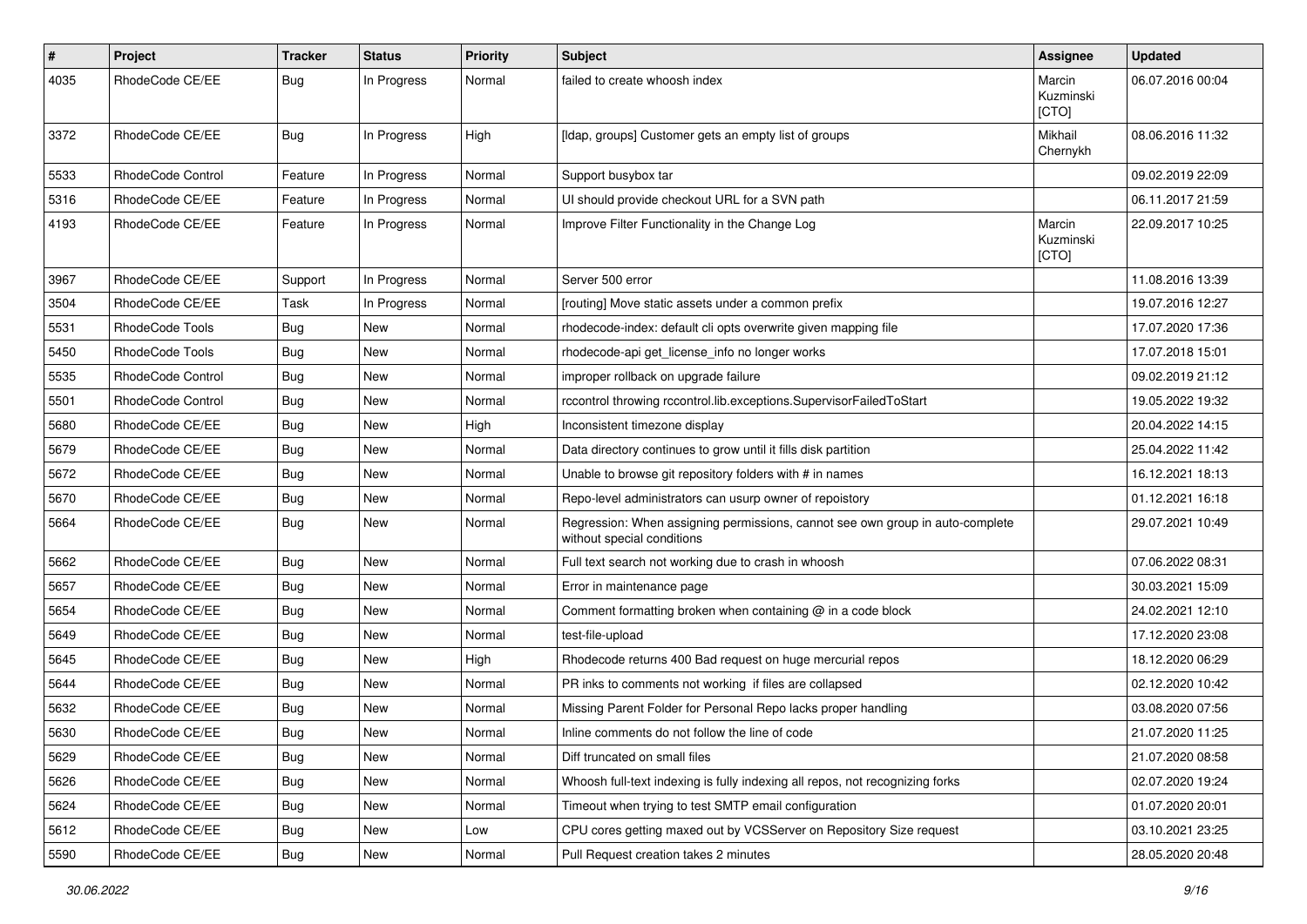| $\vert$ # | Project         | <b>Tracker</b> | <b>Status</b> | <b>Priority</b> | <b>Subject</b>                                                                                                                                                                       | <b>Assignee</b>    | <b>Updated</b>   |
|-----------|-----------------|----------------|---------------|-----------------|--------------------------------------------------------------------------------------------------------------------------------------------------------------------------------------|--------------------|------------------|
| 5588      | RhodeCode CE/EE | Bug            | <b>New</b>    | Normal          | wrong rendering of issue tracker pattern                                                                                                                                             |                    | 29.01.2020 11:24 |
| 5570      | RhodeCode CE/EE | <b>Bug</b>     | <b>New</b>    | Normal          | Remap repositories always fail in RhodeCode community                                                                                                                                |                    | 04.10.2019 14:50 |
| 5559      | RhodeCode CE/EE | Bug            | New           | Normal          | Timezone handling issue on repos list                                                                                                                                                |                    | 07.07.2019 22:19 |
| 5556      | RhodeCode CE/EE | Bug            | <b>New</b>    | Normal          | After upgrade RhodeCode Enterprise, pull request via API adds repo owner as<br>default reviewer                                                                                      |                    | 01.01.2020 13:09 |
| 5553      | RhodeCode CE/EE | <b>Bug</b>     | New           | Normal          | Exceptions Tracker - Exception ID: 140095575901360 after upgrade to the lastes<br>version                                                                                            | Thierry<br>Wynsdau | 10.07.2019 10:33 |
| 5550      | RhodeCode CE/EE | Bug            | New           | Normal          | 500 Internal Server Error   The server has either erred or is incapable of performing<br>the requested operation.                                                                    |                    | 18.04.2019 17:12 |
| 5547      | RhodeCode CE/EE | <b>Bug</b>     | <b>New</b>    | Normal          | UI not consistent between Firefox and Chrome                                                                                                                                         |                    | 01.03.2019 23:35 |
| 5545      | RhodeCode CE/EE | Bug            | New           | Normal          | Merge commit to contain the username/reponame of the origin                                                                                                                          |                    | 28.02.2019 13:46 |
| 5540      | RhodeCode CE/EE | Bug            | <b>New</b>    | Normal          | Rhode Code 4.15.2 VCS Caching(?) behaviour                                                                                                                                           |                    | 25.02.2019 17:01 |
| 5538      | RhodeCode CE/EE | Bug            | <b>New</b>    | Normal          | internal server error (UnicodeDecodeError) during rhodecode-index request                                                                                                            |                    | 20.02.2019 14:43 |
| 5524      | RhodeCode CE/EE | Bug            | New           | High            | Cannot log into RhodeCode anymore                                                                                                                                                    |                    | 15.01.2019 17:08 |
| 5519      | RhodeCode CE/EE | Bug            | <b>New</b>    | High            | User unable to fork the repo despite setting Repository Forking to Disabled                                                                                                          |                    | 11.12.2018 22:21 |
| 5512      | RhodeCode CE/EE | Bug            | <b>New</b>    | Normal          | Show commit phase in summary view                                                                                                                                                    |                    | 09.11.2018 21:37 |
| 5510      | RhodeCode CE/EE | <b>Bug</b>     | New           | High            | AssertionError: unexpected parameters: user_agent & hook_type                                                                                                                        |                    | 31.07.2021 11:14 |
| 5509      | RhodeCode CE/EE | Bug            | <b>New</b>    | Normal          | Remove `!important attributes` from UI elements                                                                                                                                      |                    | 07.12.2018 07:40 |
| 5506      | RhodeCode CE/EE | Bug            | <b>New</b>    | Normal          | Web UI fonts are not looking good and is difficult to read for people with low vision                                                                                                |                    | 26.10.2018 09:38 |
| 5500      | RhodeCode CE/EE | Bug            | <b>New</b>    | Normal          | How to enable/set "RC SKIP HOOKS" to disable svn hooks?                                                                                                                              |                    | 02.10.2018 07:45 |
| 5494      | RhodeCode CE/EE | Bug            | New           | Normal          | rccontrol's python package management causes slow VCS SSH                                                                                                                            |                    | 02.04.2019 11:56 |
| 5492      | RhodeCode CE/EE | Bug            | <b>New</b>    | Normal          | VCSServer + SVN 1.10                                                                                                                                                                 |                    | 26.07.2018 15:01 |
| 5475      | RhodeCode CE/EE | Bug            | <b>New</b>    | Normal          | Unable to locate user in OpenLDAP directory via Idaps                                                                                                                                |                    | 08.06.2018 20:06 |
| 5471      | RhodeCode CE/EE | Bug            | <b>New</b>    | Normal          | Webhook integration failing: need more than 3 values to unpack                                                                                                                       |                    | 01.06.2018 02:26 |
| 5462      | RhodeCode CE/EE | <b>Bug</b>     | <b>New</b>    | Normal          | create repo api fails with celery enabled                                                                                                                                            |                    | 10.07.2018 17:49 |
| 5460      | RhodeCode CE/EE | Bug            | New           | Low             | Repo creation stuck when remote clone returns partial http code 500                                                                                                                  |                    | 06.07.2018 19:14 |
| 5414      | RhodeCode CE/EE | Bug            | <b>New</b>    | High            | When Opening New Pull Request, Target Revision Default Is Undesireable                                                                                                               |                    | 11.04.2018 23:20 |
| 5410      | RhodeCode CE/EE | Bug            | <b>New</b>    | Normal          | After converting to CE, we get the following error when trying to view some repos in<br>the UI: "UnicodeDecodeError: 'ascii' codec can't decode byte" (full error in<br>Description) |                    | 25.01.2018 20:45 |
| 5406      | RhodeCode CE/EE | Bug            | <b>New</b>    | Normal          | <b>Installer Fails</b>                                                                                                                                                               |                    | 01.12.2017 11:52 |
| 5405      | RhodeCode CE/EE | Bug            | New           | Normal          | Add repository from UI leads to HTTP/404                                                                                                                                             |                    | 28.11.2017 11:39 |
| 5371      | RhodeCode CE/EE | Bug            | New           | Normal          | Comment times in Pull Requests are off by 1 day                                                                                                                                      |                    | 10.04.2018 15:11 |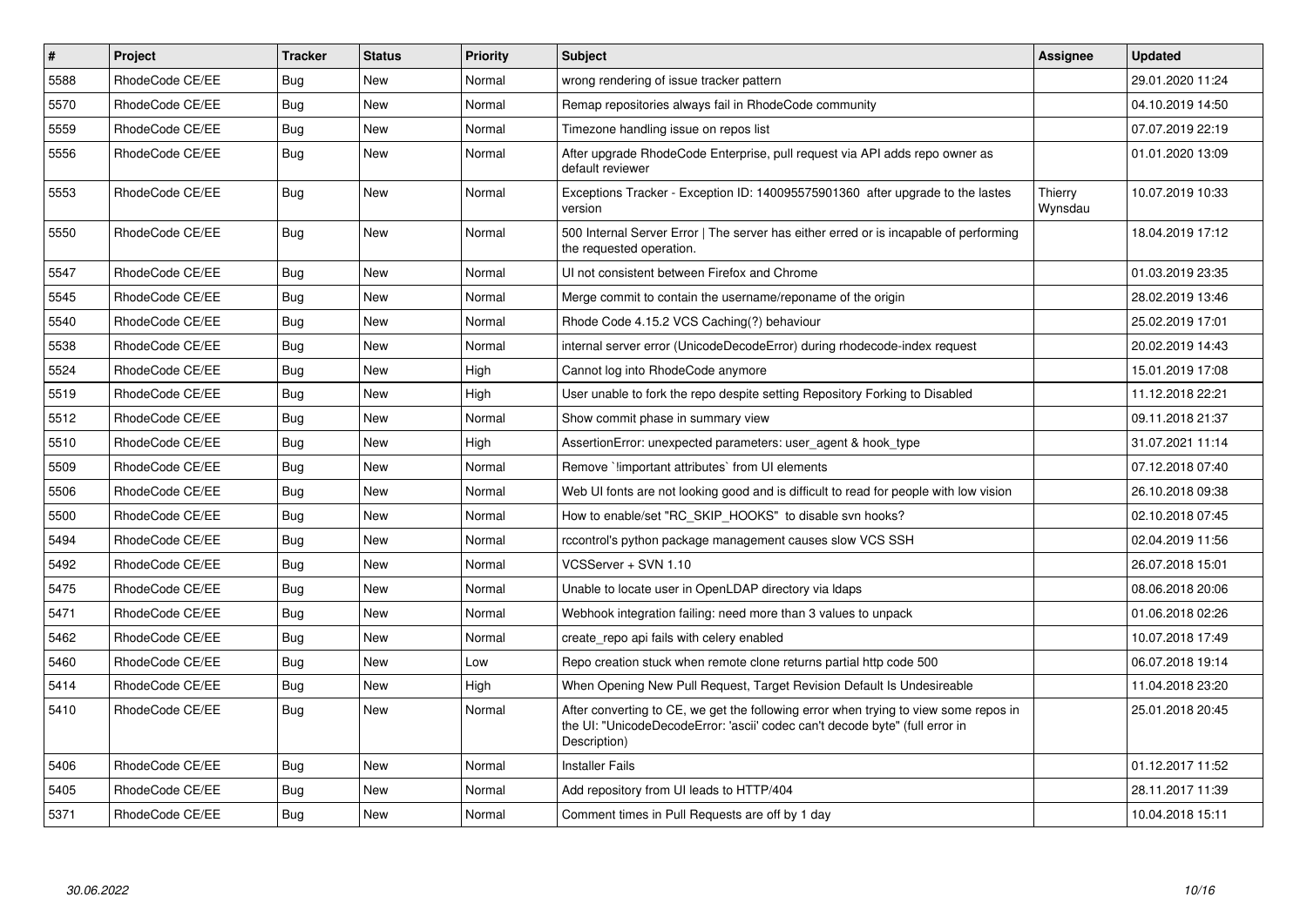| $\pmb{\#}$ | <b>Project</b>       | <b>Tracker</b> | <b>Status</b> | <b>Priority</b> | <b>Subject</b>                                                                                                     | Assignee                     | <b>Updated</b>   |
|------------|----------------------|----------------|---------------|-----------------|--------------------------------------------------------------------------------------------------------------------|------------------------------|------------------|
| 5257       | RhodeCode CE/EE      | <b>Bug</b>     | New           | Normal          | Git repository with big binary file provokes error and strange behavior/memory leak<br>of RH.                      | Marcin<br>Kuzminski<br>[CTO] | 23.03.2017 22:02 |
| 5227       | RhodeCode CE/EE      | <b>Bug</b>     | New           | Normal          | 400 during a svn checkout, file with special chars                                                                 |                              | 23.02.2017 17:43 |
| 5218       | RhodeCode CE/EE      | Bug            | <b>New</b>    | Normal          | 500 when forking repository, when using special chars in password.                                                 |                              | 19.02.2017 21:46 |
| 4285       | RhodeCode CE/EE      | <b>Bug</b>     | New           | Normal          | Intermittent error while trying to create or fork a repository                                                     |                              | 17.10.2016 22:42 |
| 4256       | RhodeCode CE/EE      | Bug            | New           | Normal          | [ce, ee, ux] Source code highlight colors conflict with red/green inserted/deleted<br>blocks                       | Daniel D                     | 03.10.2016 05:00 |
| 4255       | RhodeCode CE/EE      | Bug            | New           | Normal          | [translation, i18n] translation not being applied to integrations pages                                            |                              | 30.09.2016 15:56 |
| 4208       | RhodeCode CE/EE      | <b>Bug</b>     | New           | Normal          | [ce, ee] test errors get hidden by error page                                                                      | Daniel D                     | 14.09.2016 12:00 |
| 4190       | RhodeCode CE/EE      | <b>Bug</b>     | New           | Normal          | [tests] fix or remove rst xss inline test                                                                          |                              | 22.08.2016 12:15 |
| 4189       | RhodeCode CE/EE      | <b>Bug</b>     | New           | Normal          | [tests, git] count of commit ids is different for git than hg when comparing remote                                |                              | 22.08.2016 12:34 |
| 4188       | RhodeCode CE/EE      | Bug            | <b>New</b>    | Normal          | [tests, svn] changeset tests produce different results for svn                                                     |                              | 22.08.2016 09:54 |
| 4154       | RhodeCode CE/EE      | <b>Bug</b>     | New           | Low             | [ce, ee] user register via github captcha                                                                          |                              | 05.08.2016 22:51 |
| 4116       | RhodeCode CE/EE      | <b>Bug</b>     | New           | High            | [ee] Starting EE or running paster commands like setup-rhodecode does not work<br>without setting LC_ALL properly. |                              | 18.08.2016 21:03 |
| 4109       | RhodeCode CE/EE      | Bug            | <b>New</b>    | Normal          | [files] The "switch to commit" widget is broken after using browser back button                                    |                              | 17.04.2018 21:50 |
| 4040       | RhodeCode CE/EE      | Bug            | New           | Low             | [ce, ee] logout when logged out causes 403 Cross-site request forgery detected                                     |                              | 23.06.2016 13:40 |
| 3963       | RhodeCode CE/EE      | <b>Bug</b>     | New           | Normal          | [ce] Getting a newly added repo via remap/rescan via api gives no data                                             |                              | 27.05.2016 05:02 |
| 3956       | RhodeCode CE/EE      | <b>Bug</b>     | New           | Normal          | [ce] - svn commit with all 'None' properties (author, message, etc.)                                               |                              | 23.05.2016 17:22 |
| 3939       | RhodeCode CE/EE      | Bug            | New           | Normal          | [ux] changelog filter blank after going back in browser                                                            |                              | 18.05.2016 14:50 |
| 3923       | RhodeCode CE/EE      | <b>Bug</b>     | New           | Normal          | odd exception on running internal-code                                                                             |                              | 09.08.2016 10:54 |
| 3922       | RhodeCode CE/EE      | <b>Bug</b>     | New           | Normal          | svn backend returns different diff to git/hg backends                                                              |                              | 11.05.2016 14:29 |
| 3615       | RhodeCode CE/EE      | <b>Bug</b>     | New           | Low             | (OperationalError) too many SQL variables on admin journal page                                                    |                              | 06.05.2016 11:45 |
| 3483       | RhodeCode CE/EE      | <b>Bug</b>     | New           | Normal          | oauth: disable 3rd party registration if RhodeCode registration is disabled                                        | Marcin<br>Kuzminski<br>[CTO] | 13.04.2016 12:13 |
| 3441       | RhodeCode CE/EE      | <b>Bug</b>     | New           | Normal          | [ux] clicking on line in file view scrolls to that line                                                            |                              | 05.04.2016 13:35 |
| 3382       | RhodeCode CE/EE      | Bug            | New           | Normal          | download superrepo with subrepos                                                                                   |                              | 25.03.2016 01:30 |
| 3351       | RhodeCode CE/EE      | Bug            | New           | Normal          | Duplicate IP whitelist entry shows error flash                                                                     |                              | 21.03.2016 15:54 |
| 3334       | RhodeCode CE/EE      | <b>Bug</b>     | <b>New</b>    | Normal          | Attempt to edit .coveragerc through the online file editor                                                         |                              | 17.03.2016 13:49 |
| 3250       | RhodeCode CE/EE      | Bug            | New           | Normal          | Posting a comment message is very slow !                                                                           |                              | 17.03.2016 12:57 |
| 3022       | RhodeCode CE/EE      | <b>Bug</b>     | New           | Normal          | SVN support with repositories groups                                                                               |                              | 26.07.2016 18:25 |
| 5342       | RhodeCode Appenlight | Bug            | New           | Low             | Broken link [Applications Modify application]                                                                      |                              | 21.06.2017 21:21 |
| 3994       | RhodeCode Appenlight | Bug            | New           | Normal          | during setup, user is given option to make admin account even if one does not exist                                |                              | 08.06.2016 12:44 |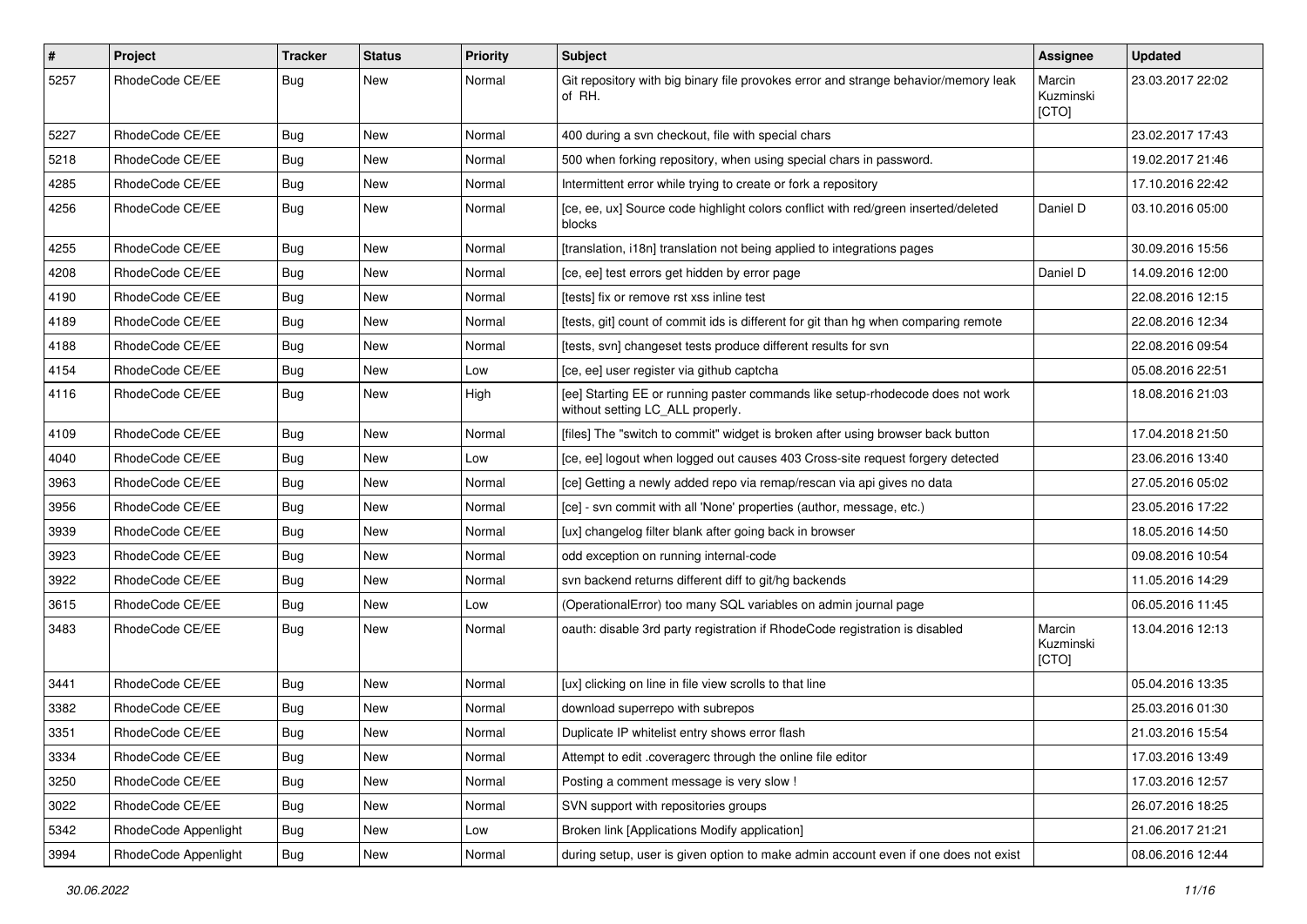| $\pmb{\#}$ | Project              | <b>Tracker</b> | <b>Status</b> | Priority | <b>Subject</b>                                                                                           | <b>Assignee</b>              | <b>Updated</b>   |
|------------|----------------------|----------------|---------------|----------|----------------------------------------------------------------------------------------------------------|------------------------------|------------------|
| 3990       | RhodeCode Appenlight | <b>Bug</b>     | New           | Normal   | some dashboard builder buttons are up against fields                                                     |                              | 07.06.2016 12:01 |
| 3987       | RhodeCode Appenlight | Bug            | <b>New</b>    | Normal   | adjust footer so it's consistent with the website footer                                                 |                              | 15.06.2016 10:20 |
| 3986       | RhodeCode Appenlight | Bug            | New           | Normal   | table headers should be left aligned                                                                     |                              | 07.06.2016 11:53 |
| 5628       | Documentation        | Bug            | New           | Normal   | Problems with SSH Connection docs                                                                        |                              | 06.05.2022 21:14 |
| 5627       | Documentation        | Bug            | <b>New</b>    | Normal   | Immediate re-run of rhodecode-index throws warnings on some repos (and suggests<br>rebuild from scratch) |                              | 02.07.2020 19:41 |
| 5625       | Documentation        | Bug            | <b>New</b>    | Normal   | Feedback on RhodeCode Full-text search docs                                                              |                              | 02.07.2020 19:22 |
| 5598       | Documentation        | Bug            | <b>New</b>    | Low      | Typo in force delete command                                                                             |                              | 19.03.2020 20:10 |
| 5551       | Documentation        | <b>Bug</b>     | New           | Normal   | Mention LargeFile and LFS in the Backup page                                                             |                              | 21.04.2019 20:58 |
| 5439       | Documentation        | Bug            | <b>New</b>    | Low      | JIRA Integration description: Wrong sample link                                                          |                              | 14.02.2018 14:25 |
| 5348       | Documentation        | <b>Bug</b>     | New           | Normal   | Uninstall documentaion missing some steps                                                                |                              | 06.07.2017 10:25 |
| 5347       | Documentation        | <b>Bug</b>     | New           | Normal   | Post Install steps should include Apache or Nginx setup.                                                 |                              | 06.07.2017 10:23 |
| 5248       | Documentation        | Bug            | <b>New</b>    | Normal   | Installation of rhodecode-tools                                                                          |                              | 16.03.2017 16:35 |
| 5582       | RhodeCode Control    | Feature        | New           | Normal   | Add the version number of a PR in the HTTP API                                                           |                              | 15.01.2020 10:45 |
| 5534       | RhodeCode Control    | Feature        | <b>New</b>    | Normal   | extract/preload subcommand                                                                               |                              | 14.02.2019 14:45 |
| 5653       | RhodeCode CE/EE      | Feature        | New           | Normal   | Extend SSH clone to support cloning by repo id.                                                          | Marcin<br>Kuzminski<br>[CTO] | 17.02.2021 12:58 |
| 5641       | RhodeCode CE/EE      | Feature        | New           | Normal   | "Add draft" / (x) button usability                                                                       |                              | 30.11.2020 20:53 |
| 5638       | RhodeCode CE/EE      | Feature        | <b>New</b>    | Normal   | Add "Copy full url path" button                                                                          |                              | 05.02.2021 20:23 |
| 5637       | RhodeCode CE/EE      | Feature        | <b>New</b>    | Normal   | Clone URL templates - add per repository/namespace                                                       |                              | 29.10.2020 09:38 |
| 5631       | RhodeCode CE/EE      | Feature        | New           | Normal   | Change target of PR                                                                                      |                              | 31.07.2020 17:05 |
| 5617       | RhodeCode CE/EE      | Feature        | <b>New</b>    | Normal   | Allow PRs to non-head bookmarks                                                                          |                              | 20.05.2020 12:25 |
| 5613       | RhodeCode CE/EE      | Feature        | New           | Low      | Feature Request: Issue tracker link in new tab/window                                                    |                              | 03.10.2021 23:25 |
| 5600       | RhodeCode CE/EE      | Feature        | <b>New</b>    | Normal   | Change default repository landing page                                                                   |                              | 27.01.2021 01:04 |
| 5595       | RhodeCode CE/EE      | Feature        | <b>New</b>    | Normal   | Group code review mail notification                                                                      |                              | 03.03.2020 10:17 |
| 5586       | RhodeCode CE/EE      | Feature        | New           | Normal   | @mention should be a link                                                                                |                              | 29.01.2020 11:46 |
| 5584       | RhodeCode CE/EE      | Feature        | New           | Normal   | "update pull request link" message on vcs client                                                         |                              | 23.01.2020 10:32 |
| 5552       | RhodeCode CE/EE      | Feature        | New           | High     | PR dependency across repos                                                                               |                              | 22.06.2019 01:15 |
| 5548       | RhodeCode CE/EE      | Feature        | New           | Normal   | Initial Search API                                                                                       | Peter Colledge               | 07.07.2019 22:21 |
| 5543       | RhodeCode CE/EE      | Feature        | New           | Normal   | Repo API should have equivalent get repo audit logs() to User API call<br>get_user_audit_logs()          |                              | 26.02.2019 12:22 |
| 5511       | RhodeCode CE/EE      | Feature        | New           | Normal   | New feature to synchronize the fork with the remote repo from the summary page                           |                              | 13.11.2018 01:23 |
| 5504       | RhodeCode CE/EE      | Feature        | New           | Normal   | Buttons to copy commit hash and to expand the commit message in the repo<br>summary view                 |                              | 26.10.2018 00:59 |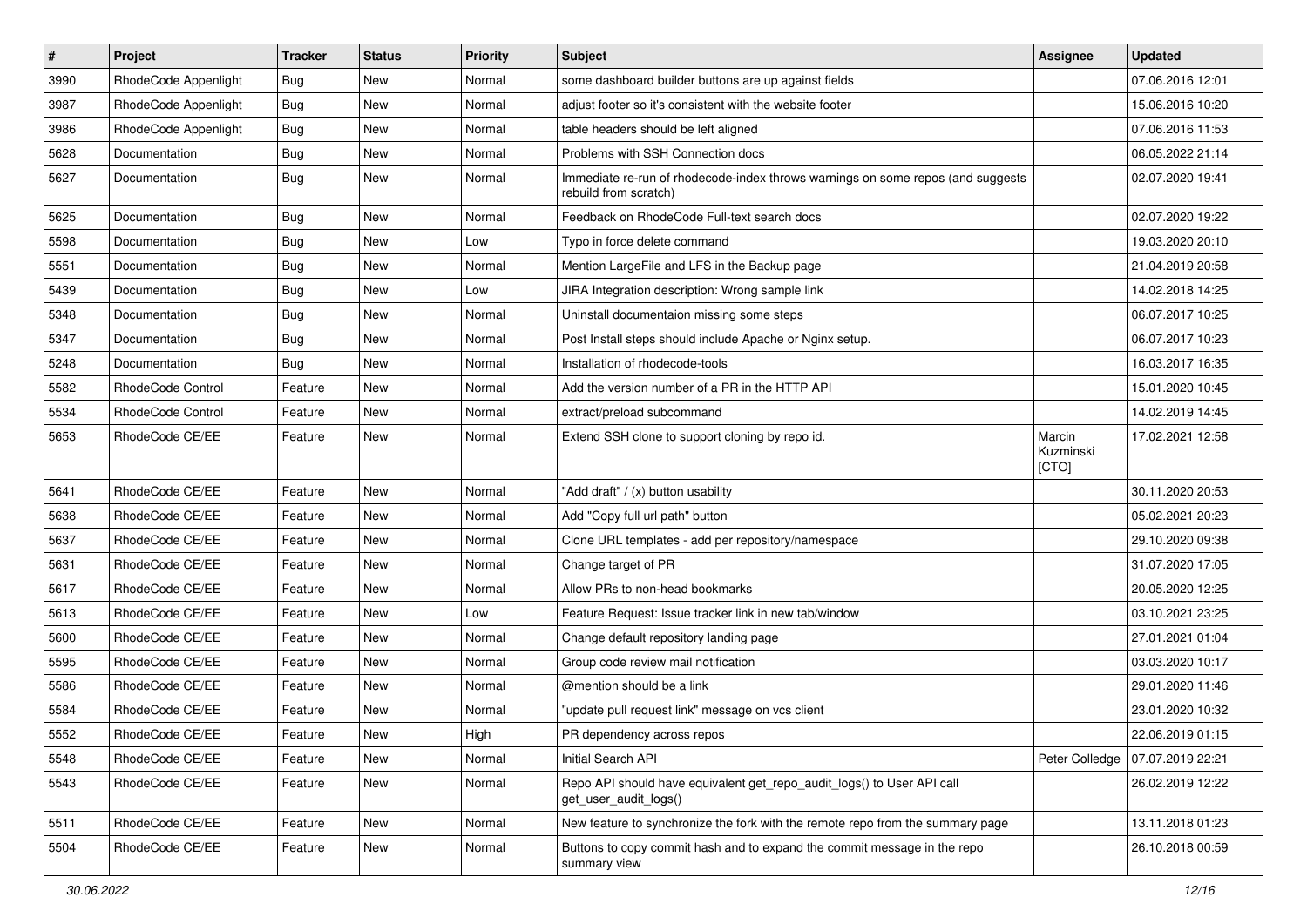| $\#$ | Project         | Tracker | <b>Status</b> | <b>Priority</b> | <b>Subject</b>                                                            | Assignee                     | <b>Updated</b>   |
|------|-----------------|---------|---------------|-----------------|---------------------------------------------------------------------------|------------------------------|------------------|
| 5441 | RhodeCode CE/EE | Feature | New           | Low             | Some files not parsed as XML files                                        | Marcin<br>Kuzminski<br>[CTO] | 12.06.2018 12:23 |
| 5382 | RhodeCode CE/EE | Feature | New           | Normal          | Support for repository aliases                                            | Marcin<br>Kuzminski<br>[CTO] | 04.09.2017 15:17 |
| 5289 | RhodeCode CE/EE | Feature | <b>New</b>    | High            | Ability to Upload/Replace a file using the UI                             |                              | 22.09.2017 10:29 |
| 5278 | RhodeCode CE/EE | Feature | New           | Normal          | Require support for git repositories of the form git://                   |                              | 13.04.2017 15:20 |
| 5273 | RhodeCode CE/EE | Feature | <b>New</b>    | Normal          | Comment status                                                            |                              | 07.04.2017 13:10 |
| 5271 | RhodeCode CE/EE | Feature | <b>New</b>    | Normal          | Private comments                                                          |                              | 07.04.2017 12:01 |
| 5256 | RhodeCode CE/EE | Feature | New           | Normal          | Last repository access time.                                              |                              | 23.03.2017 16:34 |
| 4301 | RhodeCode CE/EE | Feature | New           | Normal          | [API] toggle force_password_reset in api for Idap users                   |                              | 28.10.2016 15:43 |
| 4272 | RhodeCode CE/EE | Feature | New           | Normal          | Better SPAM protection                                                    |                              | 12.10.2016 11:14 |
| 4232 | RhodeCode CE/EE | Feature | New           | Normal          | [ce, ee, pr, compare] redo diffs, support side by side diffs, html diffs  | Daniel D                     | 25.10.2016 15:40 |
| 4226 | RhodeCode CE/EE | Feature | New           | Normal          | [settings, system info] add VCS and Channelstream status to System Info   |                              | 14.09.2016 16:45 |
| 4222 | RhodeCode CE/EE | Feature | New           | Normal          | Configurable detection of READMEs                                         |                              | 09.09.2016 10:05 |
| 4213 | RhodeCode CE/EE | Feature | New           | High            | Embed PostgreSQL database                                                 | Marcin<br>Kuzminski<br>[CTO] | 03.09.2016 23:45 |
| 4191 | RhodeCode CE/EE | Feature | <b>New</b>    | Normal          | Add custom Image logo option to header                                    |                              | 22.08.2016 14:49 |
| 4182 | RhodeCode CE/EE | Feature | <b>New</b>    | Normal          | add direct link from notification to corresponding PR                     |                              | 19.08.2016 12:35 |
| 4157 | RhodeCode CE/EE | Feature | <b>New</b>    | Normal          | [integrations] Integrate with industry standard SW development tools      | Daniel D                     | 08.08.2016 12:55 |
| 4144 | RhodeCode CE/EE | Feature | <b>New</b>    | Normal          | [ux] improve enable/disable of notifications                              |                              | 02.08.2016 17:19 |
| 4074 | RhodeCode CE/EE | Feature | New           | Normal          | Edit review comment                                                       | Bartłomiej<br>Wołyńczyk      | 17.04.2018 21:51 |
| 4000 | RhodeCode CE/EE | Feature | New           | Normal          | Make compare more functional                                              | Marcin<br>Kuzminski<br>[CTO] | 18.11.2017 19:11 |
| 3980 | RhodeCode CE/EE | Feature | <b>New</b>    | Normal          | Add CI engine                                                             |                              | 05.06.2016 21:32 |
| 3979 | RhodeCode CE/EE | Feature | New           | Normal          | Add kanban board                                                          |                              | 05.06.2016 21:20 |
| 3978 | RhodeCode CE/EE | Feature | New           | Normal          | Add bug tracker                                                           |                              | 05.06.2016 21:20 |
| 3977 | RhodeCode CE/EE | Feature | New           | Normal          | Wiki                                                                      |                              | 05.06.2016 21:11 |
| 3486 | RhodeCode CE/EE | Feature | New           | Normal          | expose origin of permission in perm dict for users                        |                              | 06.06.2016 10:54 |
| 3472 | RhodeCode CE/EE | Feature | New           | Normal          | Expose unified hooks that can be used in SSH backend                      |                              | 14.04.2016 17:54 |
| 3460 | RhodeCode CE/EE | Feature | New           | Normal          | [ux, frontend] hide "show more" button when there is nothing more to show |                              | 11.04.2016 13:37 |
| 3455 | RhodeCode CE/EE | Feature | New           | Normal          | [ux] commit message search should render entire commit message            |                              | 07.04.2016 17:50 |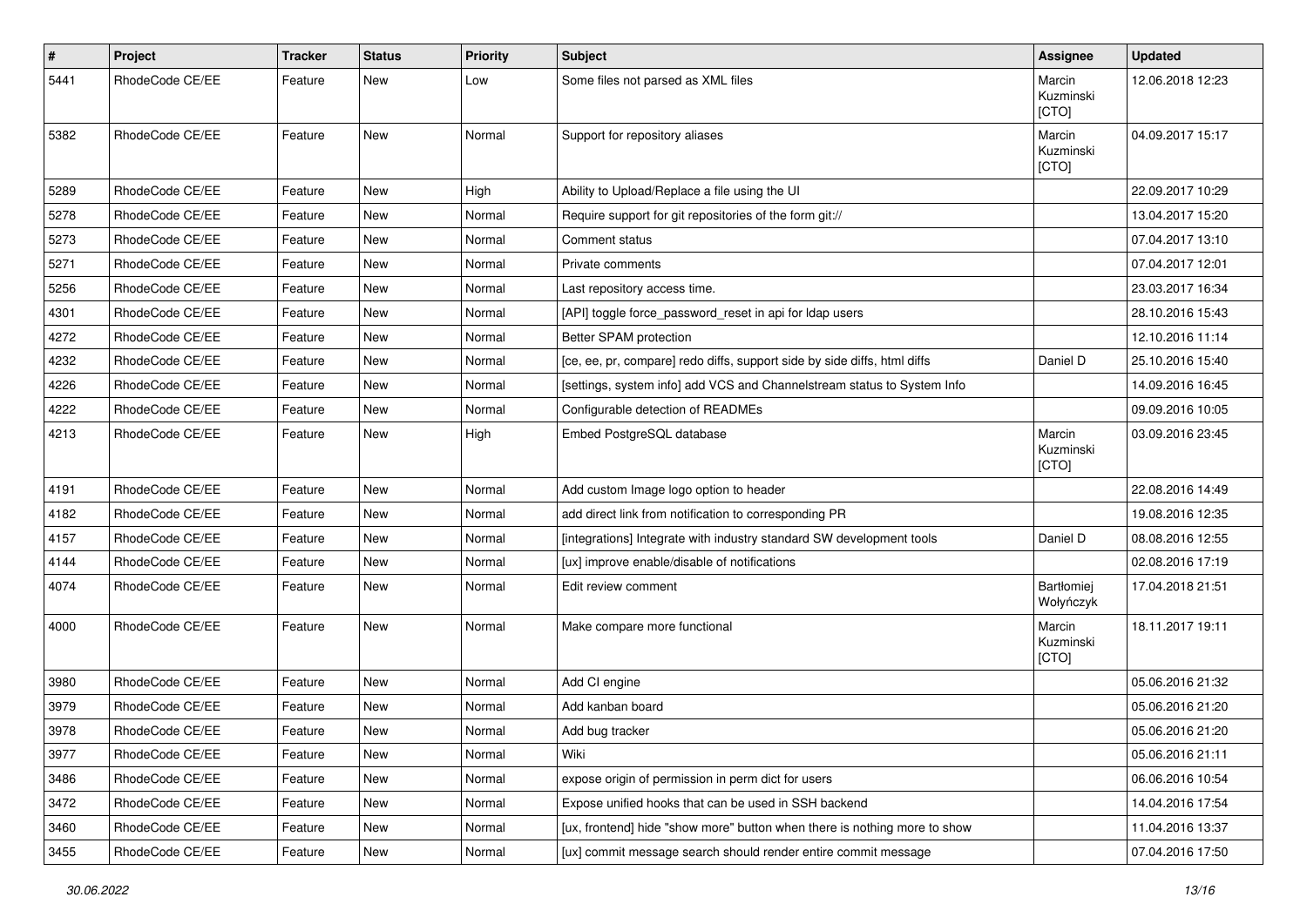| $\pmb{\#}$ | Project              | <b>Tracker</b> | <b>Status</b> | <b>Priority</b> | <b>Subject</b>                                                                                             | <b>Assignee</b>     | <b>Updated</b>   |
|------------|----------------------|----------------|---------------|-----------------|------------------------------------------------------------------------------------------------------------|---------------------|------------------|
| 3440       | RhodeCode CE/EE      | Feature        | New           | Normal          | [design, ux] mock-up user interface for adding a branch/bookmark                                           |                     | 05.04.2016 09:21 |
| 3373       | RhodeCode CE/EE      | Feature        | <b>New</b>    | Normal          | Allow to create Bookmarks and Branches from UI                                                             |                     | 05.04.2016 09:21 |
| 2882       | RhodeCode CE/EE      | Feature        | New           | Normal          | Bulk comment submit                                                                                        |                     | 17.03.2016 17:50 |
| 1457       | RhodeCode CE/EE      | Feature        | New           | Normal          | add allow permissions inheritance on repo groups                                                           |                     | 22.09.2017 10:27 |
| 148        | RhodeCode CE/EE      | Feature        | <b>New</b>    | Normal          | [comments] Add per file and multiline comments in a changeset                                              |                     | 25.05.2016 10:20 |
| 4220       | RhodeCode Appenlight | Feature        | New           | Low             | Search params allow sorting of result.                                                                     |                     | 06.09.2016 16:33 |
| 4071       | RhodeCode Appenlight | Feature        | New           | Normal          | Allow for easy out-out of assigned permissions                                                             |                     | 05.07.2016 10:14 |
| 4064       | RhodeCode Appenlight | Feature        | <b>New</b>    | Normal          | Create a multiple action feature for Reports and Logs lists                                                |                     | 30.06.2016 15:18 |
| 4063       | RhodeCode Appenlight | Feature        | New           | Normal          | add option to specify custom value in dashboard select                                                     |                     | 30.06.2016 15:17 |
| 4062       | RhodeCode Appenlight | Feature        | <b>New</b>    | Normal          | A way to see browser breakdown for an error                                                                |                     | 30.06.2016 15:16 |
| 4061       | RhodeCode Appenlight | Feature        | New           | Normal          | Timezone for applications                                                                                  |                     | 30.06.2016 15:16 |
| 4060       | RhodeCode Appenlight | Feature        | New           | Normal          | Replayable requests                                                                                        |                     | 30.06.2016 15:15 |
| 4059       | RhodeCode Appenlight | Feature        | <b>New</b>    | Normal          | Server Monitoring                                                                                          |                     | 30.06.2016 15:15 |
| 4057       | RhodeCode Appenlight | Feature        | New           | Normal          | Negation option for search filter                                                                          |                     | 30.06.2016 15:12 |
| 4056       | RhodeCode Appenlight | Feature        | New           | Normal          | Optionally allow to filter graphs per machine in dashboard                                                 |                     | 30.06.2016 15:12 |
| 4017       | RhodeCode Appenlight | Feature        | New           | Low             | application logos need help                                                                                |                     | 14.06.2016 11:52 |
| 687        | Documentation        | Feature        | New           | Normal          | [Integraton ]- Elastic search integration                                                                  | <b>Brian Butler</b> | 01.07.2016 14:15 |
| 659        | Documentation        | Feature        | <b>New</b>    | Normal          | Peer to Peer Failover                                                                                      | <b>Brian Butler</b> | 01.07.2016 14:15 |
| 317        | Documentation        | Feature        | New           | High            | Styling                                                                                                    | <b>Brian Butler</b> | 07.07.2016 10:10 |
| 5677       | RhodeCode CE/EE      | Support        | New           | Normal          | PR cross merge                                                                                             |                     | 28.01.2022 16:59 |
| 5639       | RhodeCode CE/EE      | Support        | <b>New</b>    | High            | 500 Internal Server Error   The server has either erred  after importing Database<br>from backup           |                     | 22.11.2020 09:15 |
| 5618       | RhodeCode CE/EE      | Support        | <b>New</b>    | Normal          | Getting HTTP 502 Bad Gateway when trying to push (or clone) on a slow network                              |                     | 27.05.2020 21:56 |
| 5593       | RhodeCode CE/EE      | Support        | New           | Normal          | SSH connections                                                                                            |                     | 17.02.2020 16:18 |
| 5541       | RhodeCode CE/EE      | Support        | New           | Normal          | <b>SVN Settings: Repository Patterns</b>                                                                   |                     | 16.12.2019 15:35 |
| 5527       | RhodeCode CE/EE      | Support        | <b>New</b>    | Normal          | API: expose human readable failure reason                                                                  |                     | 30.01.2019 17:43 |
| 5503       | RhodeCode CE/EE      | Support        | New           | Normal          | failed to upgrade to 4.13.3                                                                                |                     | 06.11.2018 18:28 |
| 5499       | RhodeCode CE/EE      | Support        | New           | Normal          | ERROR [celery.worker.consumer.consumer] consumer: Cannot connect                                           |                     | 11.09.2018 08:39 |
| 5497       | RhodeCode CE/EE      | Support        | New           | Normal          | hg push hangs                                                                                              |                     | 30.08.2018 22:15 |
| 5496       | RhodeCode CE/EE      | Support        | New           | Normal          | database migration 4.11.6 mysql to 4.12.4 postgres                                                         |                     | 27.08.2018 21:17 |
| 5495       | RhodeCode CE/EE      | Support        | New           | Normal          | Idap to crowd users_groups sync source                                                                     |                     | 10.09.2018 22:09 |
| 5491       | RhodeCode CE/EE      | Support        | New           | Urgent          | Upgrade RhodeCode Community + VCSSERVER from 4.10.4 to 4.12.4, pull request<br>stop working with reviewers |                     | 30.08.2018 09:47 |
| 5484       | RhodeCode CE/EE      | Support        | New           | Normal          | Setting up ssh, remote hg not found                                                                        |                     | 06.07.2018 23:41 |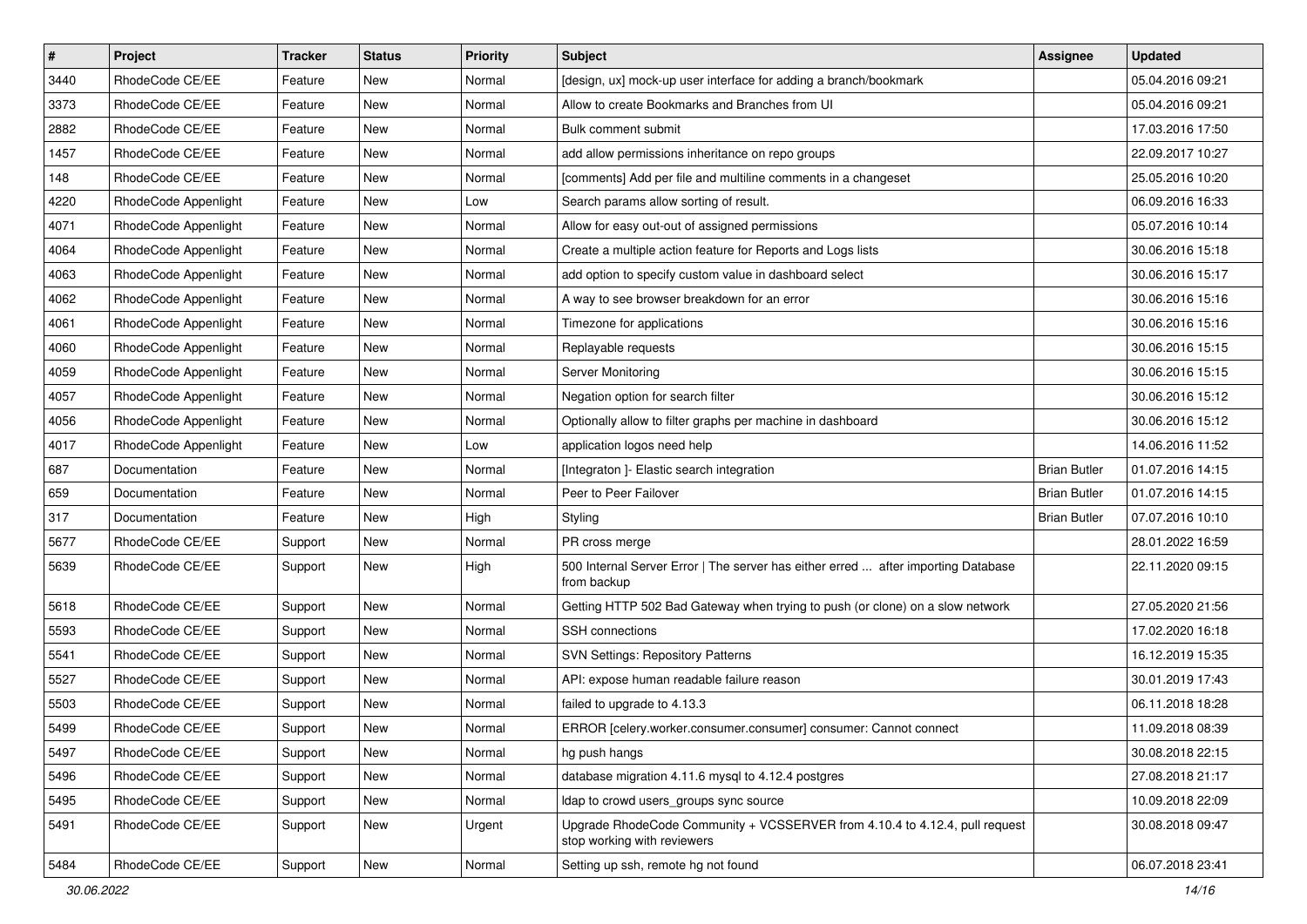| $\vert$ # | Project         | Tracker | <b>Status</b> | <b>Priority</b> | Subject                                                                  | Assignee                | <b>Updated</b>   |
|-----------|-----------------|---------|---------------|-----------------|--------------------------------------------------------------------------|-------------------------|------------------|
| 5468      | RhodeCode CE/EE | Support | New           | Normal          | Check logic for updating last commit for repository groups               |                         | 30.08.2018 09:47 |
| 5394      | RhodeCode CE/EE | Support | <b>New</b>    | Normal          | SVN to Git / Mercurial Migration                                         |                         | 03.10.2017 09:29 |
| 5269      | RhodeCode CE/EE | Support | New           | Normal          | Upgrade from RC EE 3.7.1 to RC EE 4.x                                    |                         | 29.06.2017 19:36 |
| 5255      | RhodeCode CE/EE | Support | New           | Normal          | I can't access issues created by me from mail                            |                         | 04.04.2017 11:28 |
| 4303      | RhodeCode CE/EE | Support | New           | Normal          | rhodecode instance                                                       |                         | 08.11.2016 16:32 |
| 4252      | RhodeCode CE/EE | Support | New           | Normal          | Backup & Recovery                                                        |                         | 07.10.2016 19:47 |
| 3364      | RhodeCode CE/EE | Support | New           | High            | Allow Specifying the Commit Message for Pull Request Merges              |                         | 17.04.2018 21:51 |
| 3332      | RhodeCode CE/EE | Support | New           | Normal          | LDAP settings page: Add button "test connection"                         |                         | 17.03.2016 10:23 |
| 5591      | Documentation   | Support | New           | Normal          | documentation typo                                                       |                         | 04.02.2020 19:43 |
| 5529      | Documentation   | Support | New           | Normal          | Documentation does not detail watched repositories                       |                         | 07.02.2019 00:16 |
| 5237      | Documentation   | Support | New           | Normal          | documentation for DR                                                     |                         | 06.03.2017 23:34 |
| 3333      | RhodeCode Tools | Task    | New           | Normal          | Create rhodecode-tools backup command for backup of RhodeCode Enterprise |                         | 17.03.2016 12:43 |
| 5404      | RhodeCode CE/EE | Task    | New           | Normal          | Add an option to detach review rules when deleting an user               |                         | 22.11.2017 11:23 |
| 5400      | RhodeCode CE/EE | Task    | New           | Normal          | User group - subgroup support                                            |                         | 06.11.2017 22:00 |
| 5270      | RhodeCode CE/EE | Task    | New           | Normal          | Comments updates                                                         | Bartłomiej<br>Wołyńczyk | 17.04.2018 21:51 |
| 5200      | RhodeCode CE/EE | Task    | New           | Normal          | investigate search improvements                                          |                         | 16.12.2019 16:04 |
| 4669      | RhodeCode CE/EE | Task    | New           | Normal          | disable pytest sugar on nix-build                                        |                         | 01.12.2016 12:52 |
| 4312      | RhodeCode CE/EE | Task    | New           | Normal          | Storage location changes                                                 |                         | 11.07.2017 13:31 |
| 4299      | RhodeCode CE/EE | Task    | New           | Normal          | TEMPLATE repo groups                                                     |                         | 22.09.2017 10:26 |
| 4290      | RhodeCode CE/EE | Task    | New           | Normal          | Allow to transplant the review status to merged commits                  |                         | 17.04.2018 21:50 |
| 4289      | RhodeCode CE/EE | Task    | New           | Low             | [ce, ee] clean up pygments lexer functions + handling                    | Daniel D                | 21.10.2016 14:44 |
| 4246      | RhodeCode CE/EE | Task    | New           | Normal          | [ce, ee, vcs, git] add tests for annotated git tags                      | Daniel D                | 13.02.2018 18:03 |
| 4234      | RhodeCode CE/EE | Task    | New           | Normal          | prepare and test RhodeCode VM image for AWS                              | Marcin Lulek            | 11.07.2017 13:32 |
| 4216      | RhodeCode CE/EE | Task    | New           | Normal          | [ux, renderers] implement consistent rendering for text fields           |                         | 06.09.2016 11:46 |
| 4197      | RhodeCode CE/EE | Task    | New           | Normal          | [ce, ee] get list of users with their permissions to a repository        | Daniel D                | 22.09.2017 10:30 |
| 4179      | RhodeCode CE/EE | Task    | New           | Normal          | [ce, ee] refine perms summary list                                       | Daniel D                | 14.09.2016 12:09 |
| 4163      | RhodeCode CE/EE | Task    | New           | Normal          | [ce, ee] celery refactor + upgrade                                       |                         | 15.08.2016 12:32 |
| 4147      | RhodeCode CE/EE | Task    | New           | Normal          | [ce, ee, docs] Events documentation                                      | Daniel D                | 15.08.2016 12:33 |
| 4120      | RhodeCode CE/EE | Task    | New           | Normal          | [ce] replace get_repo_nodes api                                          | Daniel D                | 17.04.2018 21:49 |
| 4051      | RhodeCode CE/EE | Task    | New           | Normal          | [ux, renderering] Consistent formatting on text fields.                  |                         | 22.09.2017 10:27 |
| 4045      | RhodeCode CE/EE | Task    | New           | Normal          | File permissions                                                         |                         | 17.04.2018 21:49 |
| 3484      | RhodeCode CE/EE | Task    | New           | Normal          | oauth: reduce required permissions for 3rd party                         |                         | 13.04.2016 12:33 |